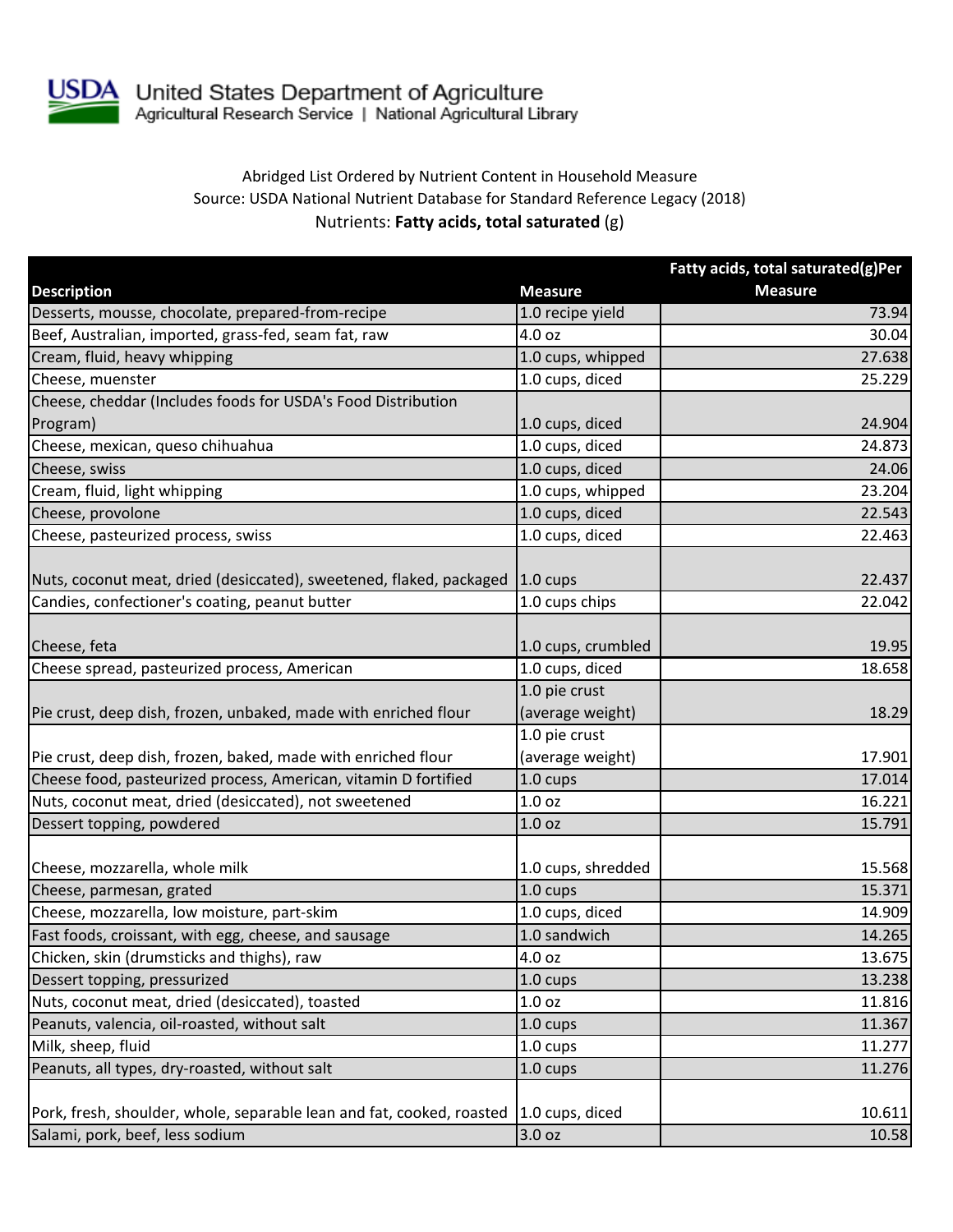| Chocolate-flavored hazelnut spread                                                     | 1.0 serving 2 TBSP  | 10.517        |
|----------------------------------------------------------------------------------------|---------------------|---------------|
| Fast Foods, biscuit, with egg and sausage                                              | 1.0 item            | 10.447        |
| Seeds, pumpkin and squash seed kernels, roasted, with salt added                       | 1.0 cups            | 10.082        |
| Lamb, Australian, imported, fresh, separable fat, raw                                  | 1.0 <sub>oz</sub>   | 10.023        |
| Beef, rib, small end (ribs 10-12), separable lean and fat, trimmed to                  |                     |               |
| 1/8" fat, choice, cooked, roasted                                                      | 3.0 oz              | 10.013        |
| Lamb, rib, separable lean and fat, trimmed to 1/8" fat, choice,                        |                     |               |
| cooked, roasted                                                                        | 3.0 oz              | 9.911         |
| Candies, HERSHEY, KIT KAT BIG KAT Bar                                                  | 1.0 bar 1.94 oz     | 9.894         |
| Lamb, New Zealand, imported, frozen, shoulder, whole (arm and                          |                     |               |
| blade), separable lean and fat, trimmed to 1/8" fat, cooked, braised                   | 3.0 oz              | 9.775         |
| Lamb, rib, separable lean and fat, trimmed to 1/8" fat, choice,                        |                     |               |
| cooked, broiled                                                                        | 3.0 oz              | 9.656         |
| Seeds, sunflower seed kernels, oil roasted, without salt                               | 1.0 cups            | 9.542         |
| Lamb, Australian, imported, fresh, rib chop, frenched, bone-in,                        |                     |               |
| separable lean and fat, trimmed to 1/8" fat, cooked, grilled                           | 3.0 oz              | 9.066         |
| Lamb, New Zealand, imported, frozen, loin, separable lean and fat,                     |                     |               |
| trimmed to 1/8" fat, cooked, broiled                                                   | 3.0 oz              | 8.976         |
| Snacks, trail mix, regular, with chocolate chips, unsalted nuts and                    |                     |               |
| seeds                                                                                  | 1.0 cups            | 8.906         |
| Pie Crust, Cookie-type, Chocolate, Ready Crust                                         | 1.0 crust           | 8.599         |
| Dessert topping, powdered, 1.5 ounce prepared with 1/2 cups milk                       | 1.0 cups            | 8.547         |
| Beef, tenderloin, steak, separable lean and fat, trimmed to 1/8" fat,                  |                     |               |
| select, raw                                                                            | 4.0 oz              | 8.42          |
| Lamb, shoulder, blade, separable lean and fat, trimmed to 1/8" fat,                    |                     |               |
| choice, cooked, braised                                                                | 3.0 oz              | 8.398         |
| Cream, whipped, cream topping, pressurized                                             | 1.0 cups            | 8.299         |
| Lamb, Australian, imported, fresh, shoulder, arm, separable lean and                   |                     |               |
| fat, trimmed to 1/8" fat, cooked, braised                                              | 3.0 oz              | 8.242         |
| Candies, HERSHEY'S, ALMOND JOY BITES                                                   | 18.0 pieces         | 8.24          |
| Oil, cocoa butter                                                                      | 1.0 tablespoon      | 8.119         |
| Fast foods, croissant, with egg, cheese, and ham                                       | 1.0 item            | 8             |
| Seeds, sunflower seed kernels, toasted, without salt                                   | 1.0 cups            | 7.977         |
| Cream puff, eclair, custard or cream filled, iced                                      | 4.0 oz              | 7.972         |
| Cheese, ricotta, whole milk                                                            | 0.5 cups            | 7.961         |
| Fast foods, biscuit, with egg and bacon                                                | 1.0 biscuit         | 7.95          |
| Lamb, loin, separable lean and fat, trimmed to 1/8" fat, choice,                       |                     |               |
| cooked, roasted                                                                        | 3.0 oz              | 7.718         |
| Milk substitutes, fluid, with lauric acid oil                                          | 1.0 cups            | 7.41          |
| Pork, fresh, leg (ham), whole, separable lean and fat, raw                             | 4.0 oz              | 7.39          |
|                                                                                        | 12.0 oz serving 2.7 |               |
| Sausage, pork and beef, with cheddar cheese, smoked                                    | <b>OZ</b>           | 7.301         |
|                                                                                        | 3.0 oz              |               |
| Squab, (pigeon), meat and skin, raw<br>Candies, NESTLE, CRUNCH Bar and Dessert Topping | 1.0 bar 1.55 oz     | 7.165<br>7.04 |
|                                                                                        |                     |               |
| Beef, short loin, porterhouse steak, separable lean and fat, trimmed                   |                     |               |
| to 1/8" fat, choice, raw                                                               | 4.0 oz              | 6.973         |
| POPEYES, biscuit                                                                       | 1.0 biscuit         | 6.909         |
| Beef, loin, top loin, separable lean and fat, trimmed to 1/8" fat,                     |                     |               |
| select, raw                                                                            | 4.0 oz              | 6.856         |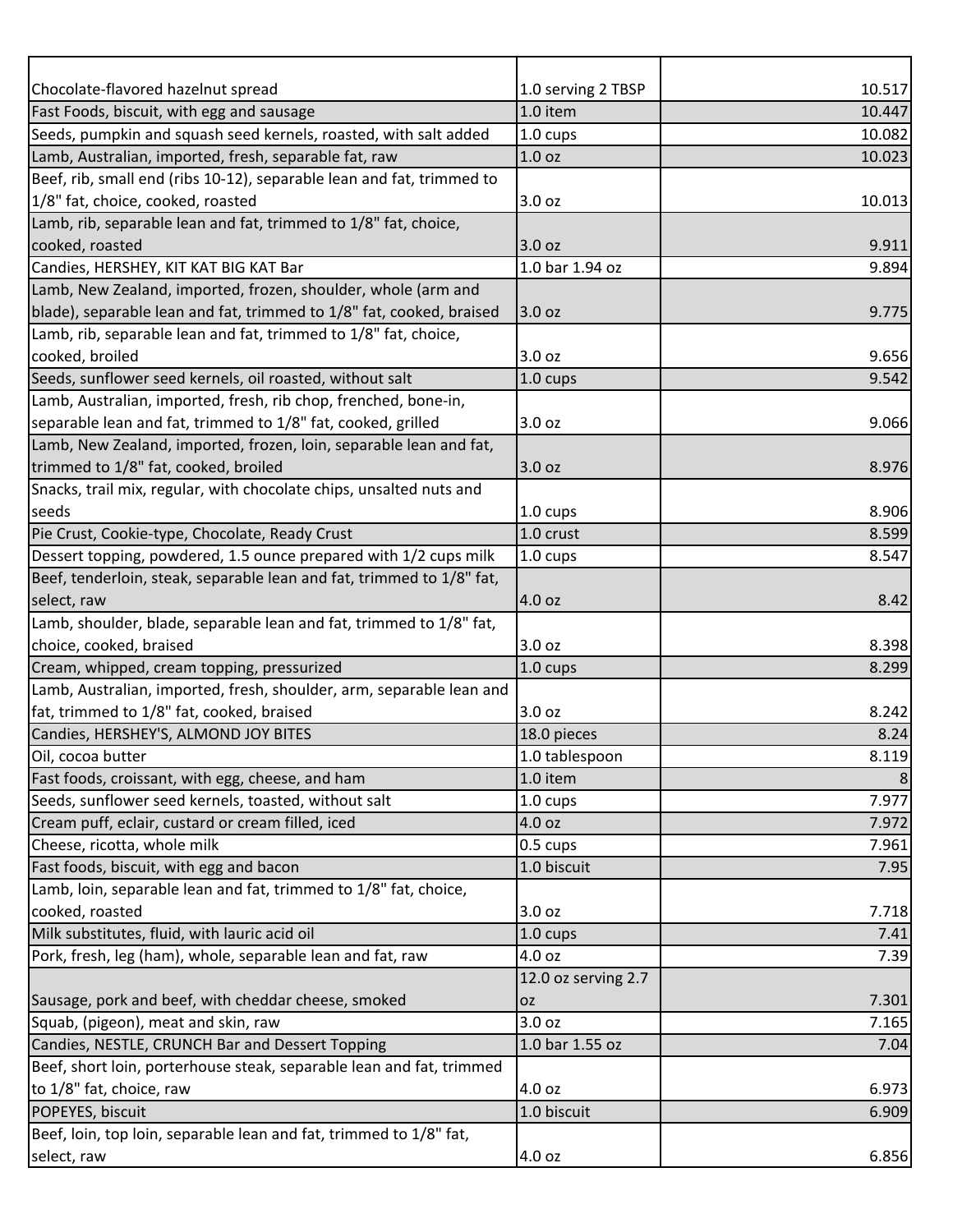| Lamb, shoulder, blade, separable lean and fat, trimmed to 1/8" fat,           |                        |       |
|-------------------------------------------------------------------------------|------------------------|-------|
| choice, cooked, roasted                                                       | 3.0 oz                 | 6.766 |
| Potatoes, mashed, dehydrated, prepared from flakes without milk,              |                        |       |
| whole milk and butter added                                                   | 1.0 cups               | 6.701 |
| Lamb, New Zealand, imported, frozen, foreshank, separable lean and            |                        |       |
| fat, trimmed to 1/8" fat, cooked, braised                                     | 3.0 oz                 | 6.647 |
| Frankfurter, pork                                                             | 1.0 link               | 6.626 |
| Eggnog                                                                        | 1.0 cups               | 6.581 |
| Lamb, shoulder, arm, separable lean and fat, trimmed to 1/8" fat,             |                        |       |
| cooked, broiled                                                               | 3.0 oz                 | 6.511 |
|                                                                               |                        |       |
| DIGIORNO Pizza, cheese topping, rising crust, frozen, baked                   | 1.0 slice $1/4$ of pie | 6.431 |
| Potatoes, mashed, dehydrated, prepared from granules without milk,            |                        |       |
| whole milk and butter added                                                   | 1.0 cups               | 6.418 |
| Fat, beef tallow                                                              | 1.0 tbsp               | 6.374 |
| Candies, NESTLE, BUTTERFINGER Crisp                                           | 1.0 piece              | 6.355 |
|                                                                               | 1.0 package (1.69      |       |
| Candies, MARS SNACKFOOD US, M & M's Milk Chocolate Candies                    | OZ)                    | 6.278 |
| Chocolate, dark, 60-69% cacao solids                                          | 1.0 <sub>oz</sub>      | 6.246 |
| Cheese, ricotta, part skim milk                                               | 0.5 cups               | 6.109 |
| Veal, breast, separable fat, cooked                                           | 1.0 <sub>oz</sub>      | 6.069 |
|                                                                               | 1.0 serving 28         |       |
| Candies, dark chocolate coated coffee beans                                   | pieces                 | 6     |
| Pork, fresh, shoulder, blade, boston (roasts), separable lean and fat,        |                        |       |
| cooked, roasted                                                               | 3.0 oz                 | 5.924 |
|                                                                               | 1.0 cups, chopped      |       |
| Turkey, all classes, back, meat and skin, cooked, roasted                     | or diced               | 5.852 |
| Lamb, Australian, imported, fresh, foreshank, separable lean and fat,         |                        |       |
| trimmed to 1/8" fat, cooked, braised                                          | 3.0 oz                 | 5.775 |
| Lamb, New Zealand, imported, frozen, leg, whole (shank and sirloin),          |                        |       |
| separable lean and fat, trimmed to 1/8" fat, cooked, roasted                  | 3.0 oz                 | 5.737 |
| Beef, tenderloin, steak, separable lean and fat, trimmed to 1/8" fat,         |                        |       |
| all grades, cooked, broiled                                                   | 3.0 oz                 | 5.732 |
|                                                                               | 1.0 serving 2.1 oz     |       |
| Candies, NESTLE, BUTTERFINGER Bar                                             | bar                    | 5.7   |
| Beef, chuck eye roast, boneless, America's Beef Roast, separable lean         |                        |       |
| and fat, trimmed to 0" fat, all grades, raw                                   | 4.0 oz                 | 5.697 |
|                                                                               | 1.0 cups whole         |       |
| Nuts, almonds, dry roasted, without salt added                                | kernels                | 5.647 |
| Sausage, pork and turkey, pre-cooked                                          | 1.0 serving            | 5.632 |
|                                                                               | 1.0 patty (yield       |       |
|                                                                               | from $112.7$ g raw     |       |
| Game meat, bison, ground, cooked, pan-broiled                                 | meat)                  | 5.621 |
|                                                                               |                        |       |
| Veal, breast, whole, boneless, separable lean and fat, cooked, braised 3.0 oz |                        | 5.567 |
| Milk, producer, fluid, 3.7% milkfat                                           | 1.0 cups               | 5.558 |
| Potatoes, scalloped, home-prepared with butter                                | 1.0 cups               | 5.525 |
| Liverwurst spread                                                             | $0.25$ cups            | 5.459 |
| Lamb, Australian, imported, fresh, leg, sirloin chops, boneless,              |                        |       |
| separable lean and fat, trimmed to 1/8" fat, cooked, broiled                  | 3.0 oz                 | 5.452 |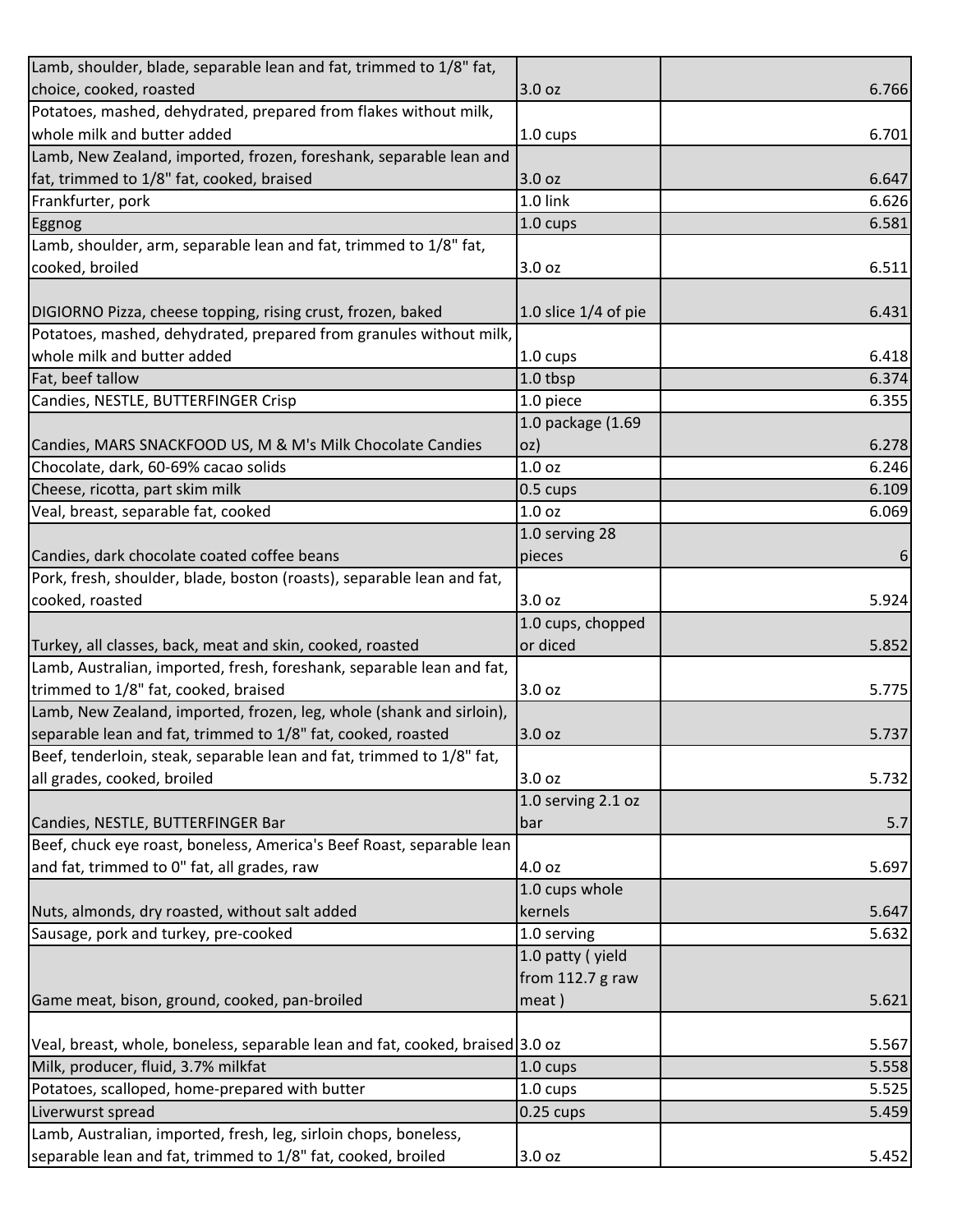| Candies, chocolate, dark, NFS (45-59% cacao solids 90%; 60-69%          |                      |       |
|-------------------------------------------------------------------------|----------------------|-------|
| cacao solids 5%; 70-85% cacao solids 5%)                                | 1.0 <sub>oz</sub>    | 5.385 |
| Lamb, Australian, imported, fresh, shoulder, blade, separable lean      |                      |       |
| only, trimmed to 1/8" fat, cooked, broiled                              | 3.0 oz               | 5.384 |
| Pork, fresh, shoulder, (Boston butt), blade (steaks), separable lean    |                      |       |
| and fat, with added solution, cooked, braised                           | 3.0 oz               | 5.345 |
| Cheese, blue                                                            | 1.0 <sub>oz</sub>    | 5.293 |
| Beef, top sirloin, steak, separable lean and fat, trimmed to 1/8" fat,  |                      |       |
| choice, cooked, broiled                                                 | 3.0 oz               | 5.272 |
| Milk, chocolate, fluid, commercial, whole, with added vitamin A and     |                      |       |
| vitamin D                                                               | $1.0 \text{ cups}$   | 5.26  |
|                                                                         | 1.0 serving 2.13 oz  |       |
| Candies, MARS SNACKFOOD US, 3 MUSKETEERS Bar                            | bar                  | 5.188 |
|                                                                         | 1.0 piece (1/12 of   |       |
| Cake, chocolate, prepared from recipe without frosting                  | $9"$ dia)            | 5.159 |
| Nuts, hazelnuts or filberts                                             | 1.0 cups, chopped    | 5.134 |
| Cheese, pasteurized process, American, fortified with vitamin D         | 1.0 <sub>oz</sub>    | 5.119 |
| Candies, NESTLE, 100 GRAND Bar                                          | 1.0 bar $(1.5 oz)$   | 5.117 |
| Luncheon meat, pork, ham, and chicken, minced, canned, reduced          | 2.0 oz 1 NLEA        |       |
| sodium, added ascorbic acid, includes SPAM, 25% less sodium             | serving              | 4.969 |
| Beef, ribeye cap steak, boneless, separable lean only, trimmed to 0"    |                      |       |
| fat, choice, raw                                                        | 4.0 oz               | 4.926 |
|                                                                         | 1.0 unit (yield from |       |
|                                                                         | 1 lb ready-to-cook   |       |
| Chicken, broilers or fryers, back, meat and skin, raw                   | chicken)             | 4.921 |
| Cereals ready-to-eat, granola, homemade                                 | 1.0 cups             | 4.828 |
|                                                                         |                      |       |
| Biscuits, plain or buttermilk, dry mix                                  | 1.0 cups, purchased  | 4.758 |
| Beerwurst, pork and beef                                                | 1.0 serving 2 oz     | 4.725 |
| Beerwurst, beer salami, pork and beef                                   | 2.0 <sub>oz</sub>    | 4.725 |
| Nuts, coconut cream, raw (liquid expressed from grated meat)            | 1.0 tbsp             | 4.613 |
| Fast foods, english muffin, with egg, cheese, and canadian bacon        | 1.0 sandwich         | 4.526 |
| Pork, fresh, loin, country-style ribs, separable lean and fat, bone-in, |                      |       |
| cooked, broiled                                                         | 3.0 oz               | 4.514 |
| Bacon and beef sticks                                                   | 1.0 <sub>oz</sub>    | 4.48  |
|                                                                         | 1.0 unit (yield from |       |
|                                                                         | 1 lb ready-to-cook   |       |
| Chicken, broilers or fryers, dark meat, meat and skin, cooked, stewed   | chicken)             | 4.466 |
| Pork, fresh, leg (ham), whole, separable lean only, cooked, roasted     | 1.0 cups, diced      | 4.455 |
| Pork, fresh, loin, whole, separable lean and fat, cooked, broiled       | 3.0 oz               | 4.446 |
| Pork, fresh, shoulder, (Boston butt), blade (steaks), separable lean    |                      |       |
| and fat, with added solution, raw                                       | 4.0 oz               | 4.421 |
| Chicken, broilers or fryers, dark meat, meat only, cooked, fried        | $1.0 \text{ cups}$   | 4.368 |
| Cheese, camembert                                                       | 1.0 <sub>oz</sub>    | 4.326 |
| Cookies, sugar wafers with creme filling, regular                       | 3.0 cookies          | 4.284 |
|                                                                         |                      |       |
| Cheese substitute, mozzarella                                           | 1.0 cups, shredded   | 4.193 |
| Beef, brisket, flat half, boneless, separable lean and fat, trimmed to  |                      |       |
| 0" fat, choice, raw                                                     | 4.0 oz               | 4.186 |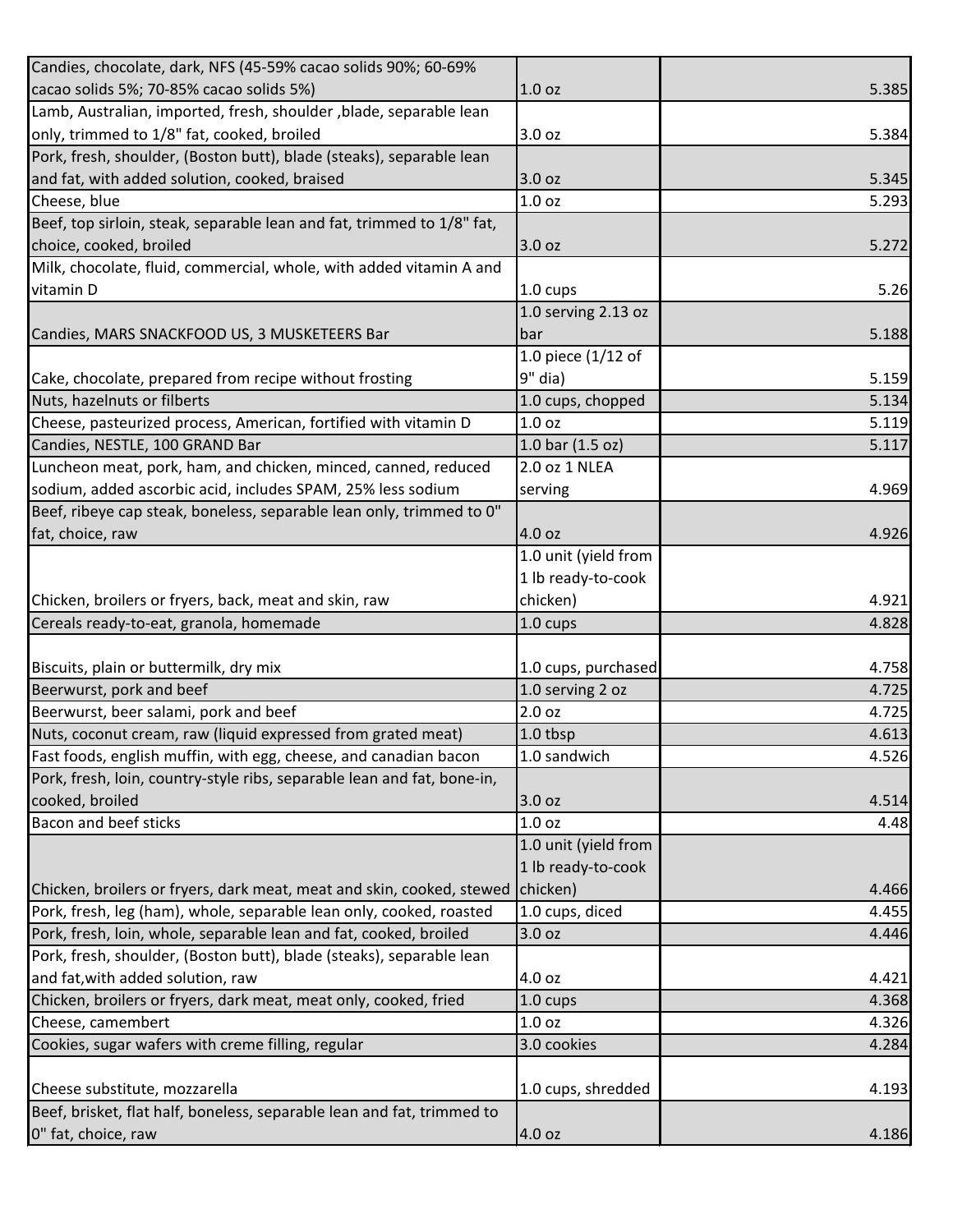|                                                                               | 1.0 cups, chopped    |       |
|-------------------------------------------------------------------------------|----------------------|-------|
| Chicken, broilers or fryers, drumstick, meat and skin, cooked, stewed         | or diced             | 4.074 |
| Pork, fresh, variety meats and by-products, feet, raw                         | 4.0 oz               | 4.034 |
| Sausage, chicken, beef, pork, skinless, smoked                                | 1.0 link             | 4.032 |
| Beef, top loin petite roast/filet, boneless, separable lean and fat,          |                      |       |
| trimmed to 1/8" fat, all grades, raw                                          | 4.0 oz               | 4.008 |
|                                                                               | 1.0 serving (1 hot   |       |
| Frankfurter, meat                                                             | dog)                 | 3.986 |
| Chicken, broilers or fryers, meat and skin and giblets and neck,              |                      |       |
| cooked, fried, batter                                                         | 3.0 oz               | 3.97  |
| Beef, ground, 90% lean meat / 10% fat, patty, cooked, broiled                 | 3.0 <sub>oz</sub>    | 3.934 |
| Candies, MOUNDS Candy Bar                                                     | 1.0 bar snack size   | 3.91  |
| Candies, MARS SNACKFOOD US, POP'ABLES SNICKERS Brand Bite Size 1.0 serving 13 |                      |       |
| Candies                                                                       | pieces               | 3.857 |
| Beef, Australian, imported, grass-fed, loin, tenderloin steak/roast,          |                      |       |
| boneless, separable lean and fat, raw                                         | 4.0 oz               | 3.834 |
|                                                                               | 1.0 patty (yield     |       |
|                                                                               | from 104.1 g raw     |       |
| Game meat, elk, ground, cooked, pan-broiled                                   | meat)                | 3.802 |
| Sauce, cheese, ready-to-serve                                                 | $0.25$ cups          | 3.786 |
| Pork, fresh, shoulder, blade, boston (steaks), separable lean only,           |                      |       |
| cooked, broiled                                                               | 3.0 oz               | 3.783 |
| Candies, 5TH AVENUE Candy Bar                                                 | 1.0 bar 2 oz         | 3.724 |
| Pork sausage, link/patty, reduced fat, unprepared                             | 3.0 oz               | 3.713 |
| Beef, short loin, porterhouse steak, separable lean only, trimmed to          |                      |       |
| 0" fat, choice, cooked, broiled                                               | 3.0 oz               | 3.693 |
| Salami, Italian, pork                                                         | 1.0 <sub>oz</sub>    | 3.668 |
| Cheese, neufchatel                                                            | 1.0 <sub>oz</sub>    | 3.626 |
| Beef, chuck, short ribs, boneless, separable lean only, trimmed to 0"         |                      |       |
| fat, choice, cooked, braised                                                  | 3.0 oz               | 3.587 |
| Mckee Baking, Little Debbie Nutty Bars, Wafers with Peanut Butter,            |                      |       |
| <b>Chocolate Covered</b>                                                      | 1.0 serving          | 3.585 |
|                                                                               |                      |       |
| Yogurt, plain, whole milk                                                     | 1.0 container (6 oz) | 3.563 |
| Pork, fresh, loin, sirloin (roasts), bone-in, separable lean and fat,         |                      |       |
| cooked, roasted                                                               | 3.0 oz               | 3.496 |
| Kielbasa, Polish, turkey and beef, smoked                                     | 1.0 serving 2 oz     | 3.489 |
| Chicken, broilers or fryers, meat and skin, cooked, fried, flour              | 3.0 <sub>oz</sub>    | 3.451 |
| Lamb, Australian, imported, fresh, composite of trimmed retail cuts,          |                      |       |
| separable lean only, trimmed to 1/8" fat, cooked                              | 3.0 oz               | 3.441 |
| Beef, flank, steak, separable lean and fat, trimmed to 0" fat, all            |                      |       |
| grades, raw                                                                   | 4.0 oz               | 3.365 |
| Fish, herring, Atlantic, pickled                                              | 1.0 cups             | 3.333 |
|                                                                               | 1.0 serving 2        |       |
| Pillsbury, Chocolate Chip Cookies, refrigerated dough                         | cookies              | 3.317 |
| Bologna, pork, turkey and beef                                                | 1.0 <sub>oz</sub>    | 3.317 |
| Beef, round, top round, steak, separable lean and fat, trimmed to             |                      |       |
| 1/8" fat, choice, cooked, broiled                                             | 3.0 <sub>oz</sub>    | 3.313 |
| Croissants, butter                                                            | 1.0 <sub>oz</sub>    | 3.305 |
| Frostings, coconut-nut, ready-to-eat                                          | 0.08 package         | 3.28  |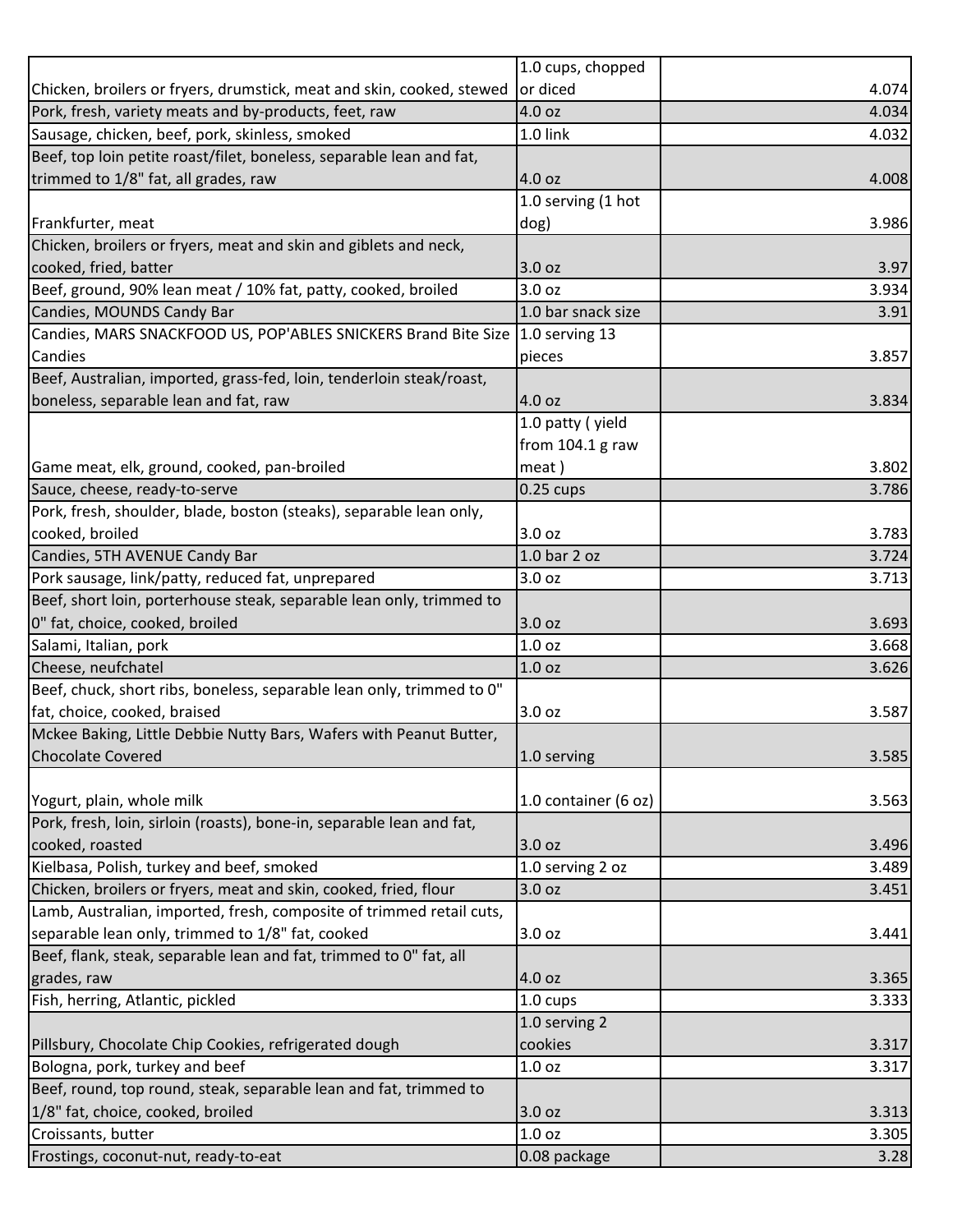| Snacks, pork skins, barbecue-flavor                                   | 1.0 <sub>oz</sub>    | 3.277 |
|-----------------------------------------------------------------------|----------------------|-------|
| Veal, breast, whole, boneless, separable lean only, cooked, braised   | 3.0 oz               | 3.162 |
| Pork, fresh, loin, blade (roasts), boneless, separable lean and fat,  |                      |       |
| cooked, roasted                                                       | 3.0 oz               | 3.15  |
| Soup, cream of shrimp, canned, prepared with equal volume water       | $1.0 \text{ cups}$   | 3.148 |
| Pork, fresh, loin, blade (chops or roasts), boneless, separable lean  |                      |       |
| and fat only, raw                                                     | 4.0 oz               | 3.127 |
| Candies, MARS SNACKFOOD US, STARBURST Fruit Chews, Original           | 1.0 serving fun size |       |
| fruits                                                                | (8 chews)            | 3.111 |
| Chicken, broiler, rotisserie, BBQ, back meat only                     | 3.0 oz               | 3.071 |
| Beef, round, top round, steak, separable lean and fat, trimmed to     |                      |       |
| 1/8" fat, prime, cooked, broiled                                      | 3.0 oz               | 3.068 |
| Bologna, pork and turkey, lite                                        | 1.0 serving 2 oz     | 3.058 |
| Cream, fluid, light (coffee cream or table cream)                     | 1.0 fl oz            | 3.053 |
|                                                                       | 1.0 serving $1/2$    |       |
| Ice creams, BREYERS, All Natural Light Mint Chocolate Chip            | cups                 | 3.046 |
| Milk, reduced fat, fluid, 2% milkfat, protein fortified, with added   |                      |       |
| vitamin A and vitamin D                                               | 1.0 cups             | 3.031 |
|                                                                       | 0.12 pie 1 pie (1/8  |       |
| Pie, Dutch Apple, Commercially Prepared                               | of 9" pie)           | 3.03  |
| Croissants, cheese                                                    | 1.0 <sub>oz</sub>    | 3.013 |
| Bread, cheese                                                         | 1.0 slice            |       |
| Milk, chocolate, fluid, commercial, reduced fat, with added vitamin A |                      |       |
| and vitamin D                                                         | 1.0 cups             | 2.942 |
| Nuts, coconut cream, canned, sweetened                                | 1.0 tbsp             | 2.94  |
| POPEYES, Mild Chicken Strips, analyzed 2006                           | 1.0 strip            | 2.939 |
| Cheese, cream                                                         | 1.0 tbsp             | 2.931 |
| Lamb, Australian, imported, fresh, shoulder, blade, separable lean    |                      |       |
| and fat, trimmed to 1/8" fat, raw                                     | 1.0 <sub>oz</sub>    | 2.92  |
|                                                                       | 1.0 serving $1/2$    |       |
| Ice creams, BREYERS, All Natural Light French Chocolate               | cups                 | 2.91  |
| Lamb, Australian, imported, fresh, rib chop/rack roast, frenched,     |                      |       |
| bone-in, separable lean only, trimmed to 1/8" fat, raw                | 4.0 oz               | 2.861 |
| Chicken, stewing, meat and skin, and giblets and neck, cooked,        |                      |       |
| stewed                                                                | 3.0 oz               | 2.825 |
| Shortening bread, soybean (hydrogenated) and cottonseed               | 1.0 tablespoon       | 2.816 |
| Cake, cheesecake, commercially prepared                               | 1.0 <sub>oz</sub>    | 2.813 |
| Lamb, Australian, imported, fresh, shoulder, whole (arm and blade),   |                      |       |
| separable lean and fat, trimmed to 1/8" fat, raw                      | 1.0 <sub>oz</sub>    | 2.809 |
| Lamb, New Zealand, imported, frozen, shoulder, whole (arm and         |                      |       |
| blade), separable lean and fat, trimmed to 1/8" fat, raw              | 1.0 <sub>oz</sub>    | 2.807 |
| Lamb, Australian, imported, fresh, leg, whole (shank and sirloin),    |                      |       |
| separable lean only, trimmed to 1/8" fat, cooked, roasted             | 3.0 oz               | 2.802 |
| Pork sausage, link/patty, fully cooked, unheated                      | 1.0 link             | 2.79  |
|                                                                       |                      |       |
| Cookies, chocolate chip, refrigerated dough                           | 1.0 serving          | 2.769 |
| Fish, herring, Pacific, raw                                           | 3.0 oz               | 2.768 |
| Pork, fresh, loin, center rib (roasts), bone-in, separable lean only, |                      |       |
| cooked, roasted                                                       | 3.0 oz               | 2.766 |
|                                                                       | 1.0 serving $1/2$    |       |
| Ice creams, vanilla, light, no sugar added                            | cups                 | 2.753 |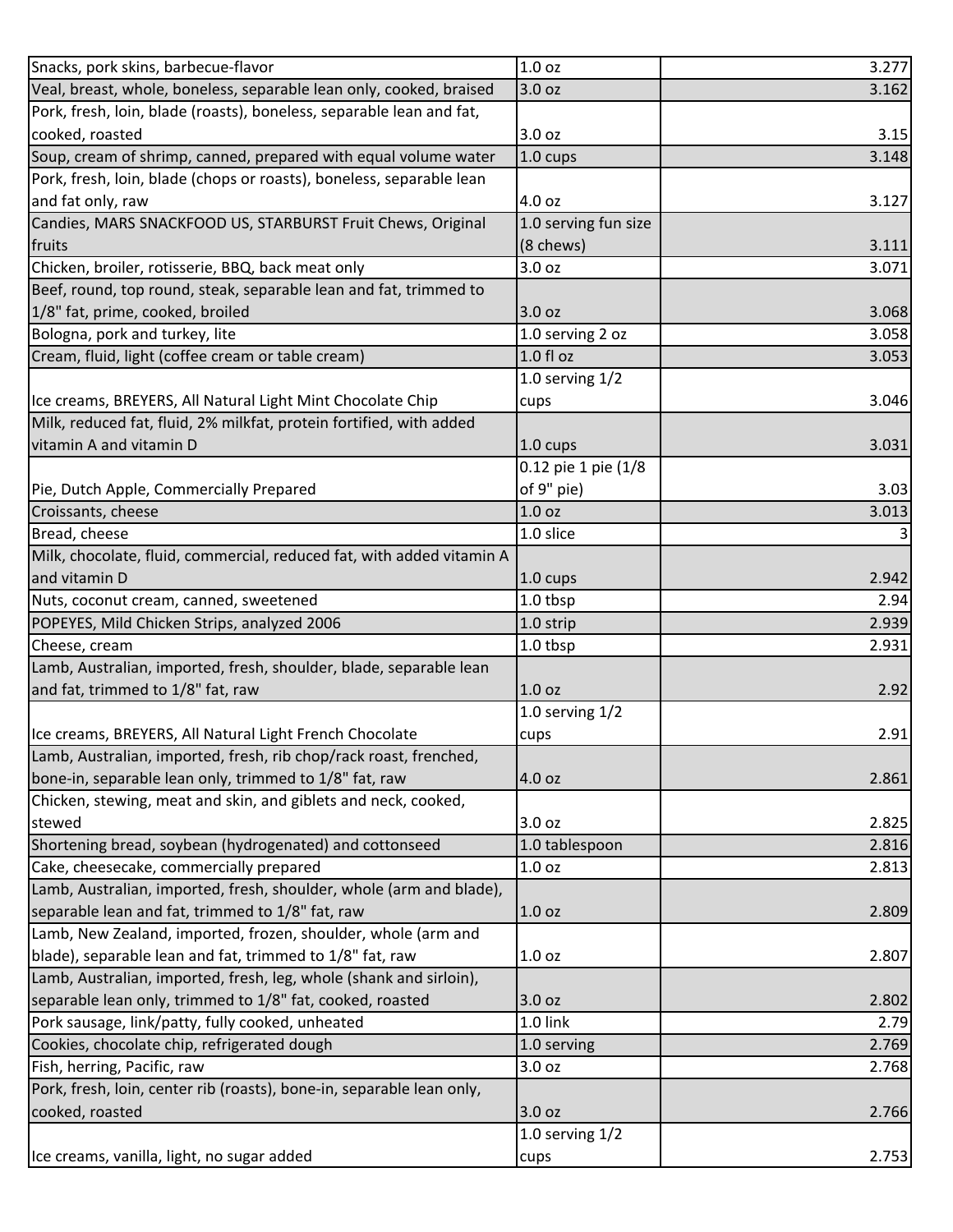| Sausage, Italian, sweet, links                                          | 1.0 link 3 oz        | 2.736 |
|-------------------------------------------------------------------------|----------------------|-------|
| Beef, round, top round, separable lean and fat, trimmed to 1/8" fat,    |                      |       |
| select, cooked, braised                                                 | 3.0 oz               | 2.72  |
| Mollusks, oyster, eastern, cooked, breaded and fried                    | 3.0 oz               | 2.717 |
| Snacks, potato chips, made from dried potatoes, cheese-flavor           | 1.0 <sub>oz</sub>    | 2.713 |
| Pork, cured, ham, shank, bone-in, separable lean and fat, unheated      | 3.0 oz               | 2.703 |
| Gravy, beef, canned, ready-to-serve                                     | 1.0 cups             | 2.686 |
|                                                                         | 1.0 piece $(1/12$ of |       |
| Cake, yellow, prepared from recipe without frosting                     | 8" dia)              | 2.668 |
| Lamb, Australian, imported, fresh, leg, center slice, bone-in,          |                      |       |
| separable lean only, trimmed to 1/8" fat, cooked, broiled               | 3.0 oz               | 2.644 |
| Beef, loin, bottom sirloin butt, tri-tip roast, separable lean only,    |                      |       |
| trimmed to 0" fat, all grades, cooked, roasted                          | 3.0 oz               | 2.642 |
| Braunschweiger (a liver sausage), pork                                  | 1.0 <sub>oz</sub>    | 2.639 |
| Pork, fresh, loin, country-style ribs, separable lean only, bone-in,    |                      |       |
| cooked, broiled                                                         | 3.0 oz               | 2.632 |
| Cheese, cottage, creamed, with fruit                                    | 4.0 oz               | 2.611 |
| Turkey, all classes, leg, meat and skin, cooked, roasted                | 3.0 <sub>oz</sub>    | 2.601 |
| Chicken, broilers or fryers, separable fat, raw                         | 1.0 tbsp             | 2.592 |
| Puddings, chocolate, dry mix, regular, prepared with whole milk         | 0.5 cups             | 2.57  |
|                                                                         | 1.0 pat (1" sq, 1/3" |       |
| Butter, salted                                                          | high)                | 2.568 |
| Pork, cured, ham, rump, bone-in, separable lean and fat, unheated       | 3.0 oz               | 2.557 |
|                                                                         | 1.0 serving          |       |
|                                                                         | (approximate         |       |
| Bread, salvadoran sweet cheese (quesadilla salvadorena)                 | serving size)        | 2.537 |
| Turkey, ground, 93% lean, 7% fat, pan-broiled crumbles                  | 3.0 oz               | 2.521 |
| Snacks, potato sticks                                                   | 1.0 <sub>oz</sub>    | 2.517 |
| Turkey, retail parts, thigh, meat and skin, cooked, roasted             | 3.0 oz               | 2.516 |
| POPEYES, Spicy Chicken Strips, analyzed 2006                            | 1.0 strip            | 2.514 |
| Turkey, whole, dark meat, meat and skin, cooked, roasted                | 3.0 oz               | 2.49  |
| Lamb, Australian, imported, fresh, leg, shank half, separable lean      |                      |       |
| only, trimmed to 1/8" fat, cooked, roasted                              | 3.0 oz               | 2.48  |
| Nuts, mixed nuts, oil roasted, with peanuts, lightly salted             | 1.0 <sub>oz</sub>    | 2.47  |
| Oil, soybean, salad or cooking, (partially hydrogenated) and            |                      |       |
| cottonseed                                                              | 1.0 tablespoon       | 2.448 |
| Bologna, meat and poultry                                               | 1.0 slice            | 2.438 |
| Cookies, shortbread, commercially prepared, pecan                       | 1.0 <sub>oz</sub>    | 2.326 |
| Lamb, New Zealand, imported, frozen, foreshank, separable lean and      |                      |       |
| fat, trimmed to 1/8" fat, raw                                           | 1.0 <sub>oz</sub>    | 2.319 |
| Beef, chuck, top blade, separable lean only, trimmed to 0" fat, select, |                      |       |
| cooked, broiled                                                         | 3.0 oz               | 2.304 |
| Cookies, shortbread, commercially prepared, plain                       | 1.0 <sub>oz</sub>    | 2.298 |
| Lamb, shoulder, blade, separable lean and fat, trimmed to 1/8" fat,     |                      |       |
| choice, raw                                                             | 1.0 <sub>oz</sub>    | 2.279 |
|                                                                         |                      |       |
| Garlic bread, frozen                                                    | 1.0 slice presliced  | 2.271 |
| Beef, brisket, flat half, separable lean and fat, trimmed to 0" fat,    |                      |       |
| select, cooked, braised                                                 | 3.0 oz               | 2.266 |
| POPEYES, Coleslaw                                                       | 1.0 package          | 2.264 |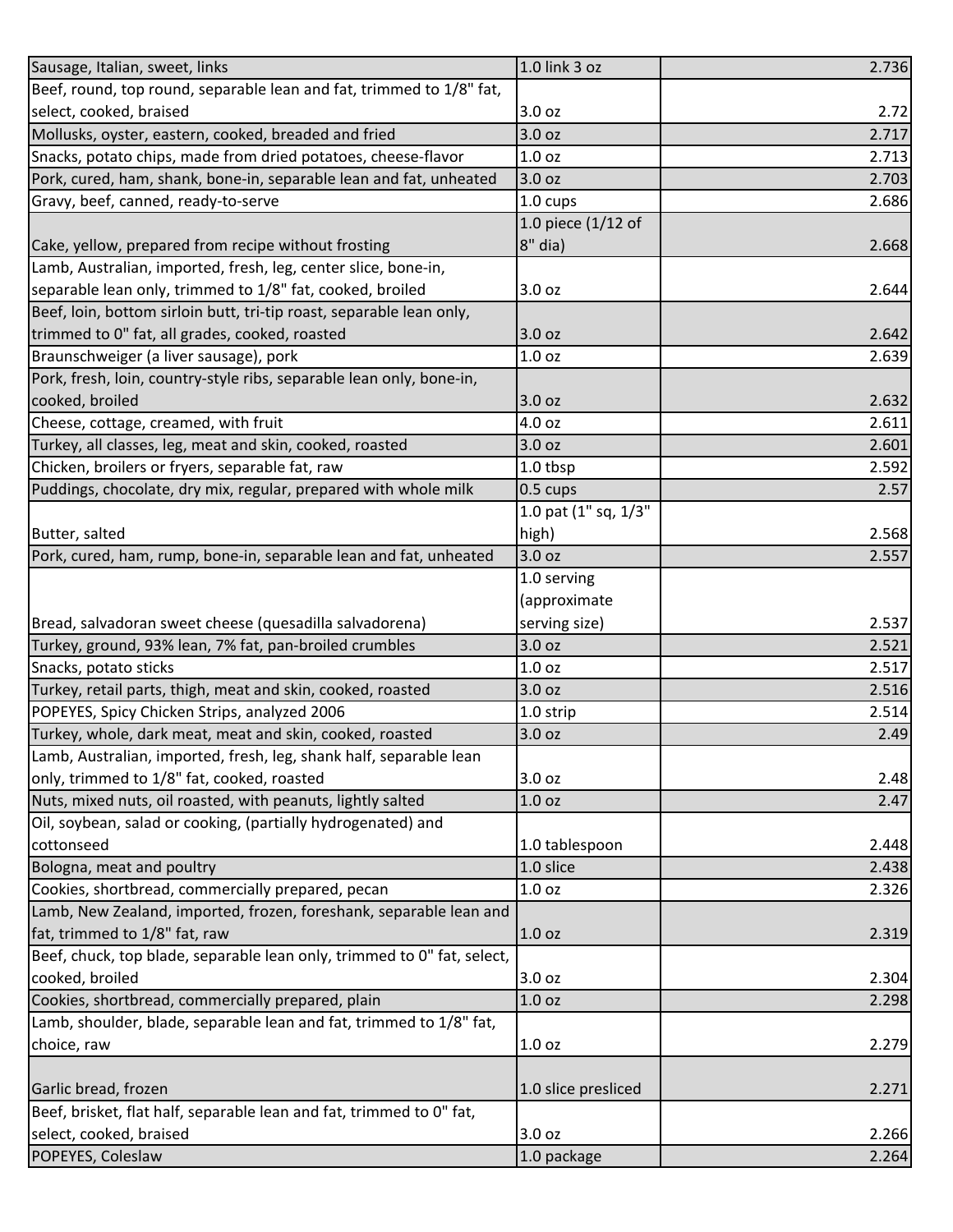| Bologna, chicken, turkey, pork                                        | 1.0 serving          | 2.237 |
|-----------------------------------------------------------------------|----------------------|-------|
| Candies, truffles, prepared-from-recipe                               | 1.0 piece            | 2.219 |
| Baking chocolate, MARS SNACKFOOD US, M & M's Semisweet                | 1.0 serving 0.5 oz,  |       |
| <b>Chocolate Mini Baking Bits</b>                                     | about 1 tbsp         | 2.187 |
| Cookies, sugar, commercially prepared, regular (includes vanilla)     | 1.0 <sub>oz</sub>    | 2.173 |
| Alcoholic beverage, pina colada, canned                               | 1.0 f1 oz            | 2.142 |
| Cream, fluid, half and half                                           | 1.0 fl oz            | 2.124 |
| Beef, top sirloin, steak, separable lean only, trimmed to 0" fat,     |                      |       |
| choice, cooked, broiled                                               | 3.0 oz               | 2.121 |
| Milk, canned, condensed, sweetened                                    | $1.0 f$ l oz         | 2.096 |
| Chicken, broilers or fryers, leg, meat and skin, cooked, roasted      | 3.0 oz               | 2.079 |
| Cookies, brownies, prepared from recipe                               | 1.0 <sub>oz</sub>    | 2.075 |
| Game meat, bison, ribeye, separable lean only, 1" steak, cooked,      |                      |       |
| broiled                                                               | 1.0 serving $(3 oz)$ | 2.056 |
| Game meat, bison, top sirloin, separable lean only, 1" steak, cooked, |                      |       |
| broiled                                                               | 1.0 serving $(3 oz)$ | 2.05  |
| Cookies, chocolate sandwich, with creme filling, regular              | 3.0 cookie           | 2.034 |
|                                                                       | 1.0 serving 3        |       |
| Cookies, chocolate chip, commercially prepared, regular, lower fat    | cookies              | 2.027 |
| Baking chocolate, MARS SNACKFOOD US, M & M's Milk Chocolate           | 1.0 serving 0.5 oz,  |       |
| Mini Baking Bits                                                      | about 1 tbsp         | 2.025 |
| Egg, yolk, raw, frozen, sugared, pasteurized                          | 1.0 <sub>oz</sub>    | 2.016 |
| Soybeans, green, raw                                                  | 1.0 cups             | 2.012 |
| Potatoes, mashed, dehydrated, prepared from granules with milk,       |                      |       |
| water and margarine added                                             | 1.0 cups             | 2.005 |
| Margarine-like, margarine-butter blend, soybean oil and butter        | 1.0 tbsp             | 2.002 |
| Egg, whole, cooked, fried                                             | 1.0 large            | 1.989 |
| Game meat, bison, chuck, shoulder clod, separable lean only, cooked,  |                      |       |
| braised                                                               | 1.0 serving $(3 oz)$ | 1.972 |
| Beef, shank crosscuts, separable lean only, trimmed to 1/4" fat,      |                      |       |
| choice, cooked, simmered                                              | 3.0 <sub>oz</sub>    | 1.947 |
|                                                                       | 1.0 serving $1/2$    |       |
| Ice creams, BREYERS, All Natural Light Vanilla                        | cups                 | 1.945 |
| Cheese, cottage, creamed, large or small curd                         | 4.0 oz               | 1.941 |
| Soup, chicken, canned, chunky, ready-to-serve                         | 1.0 cups             | 1.936 |
| Oil, sesame, salad or cooking                                         | 1.0 tablespoon       | 1.931 |
| Danish pastry, cheese                                                 | 1.0 <sub>oz</sub>    | 1.926 |
| Veal, Australian, shank, hind, bone-in, separable lean only, raw      | 4.0 oz               | 1.921 |
| Cookies, peanut butter, commercially prepared, regular                | 1.0 <sub>oz</sub>    | 1.914 |
| Sausage, turkey, hot, smoked                                          | 2.0 <sub>oz</sub>    | 1.905 |
| Bread, cornbread, dry mix, prepared with 2% milk, 80% margarine,      |                      |       |
| and eggs                                                              | 1.0 muffin           | 1.903 |
| Lamb, New Zealand, imported, frozen, leg, whole (shank and sirloin),  |                      |       |
| separable lean and fat, trimmed to 1/8" fat, raw                      | 1.0 <sub>oz</sub>    | 1.891 |
|                                                                       | 6.0 cracker 1        |       |
| Crackers, cheese, sandwich-type with cheese filling                   | cracker = $6.5g$     | 1.876 |
| Candies, YORK Peppermint Pattie                                       | 1.0 patty 1.5 oz     | 1.866 |
| Oil, olive, salad or cooking                                          | 1.0 tablespoon       | 1.864 |
| Candies, fudge, chocolate, with nuts, prepared-from-recipe            | 1.0 oz               | 1.84  |
| Pork, fresh, variety meats and by-products, brain, cooked, braised    | 3.0 oz               | 1.827 |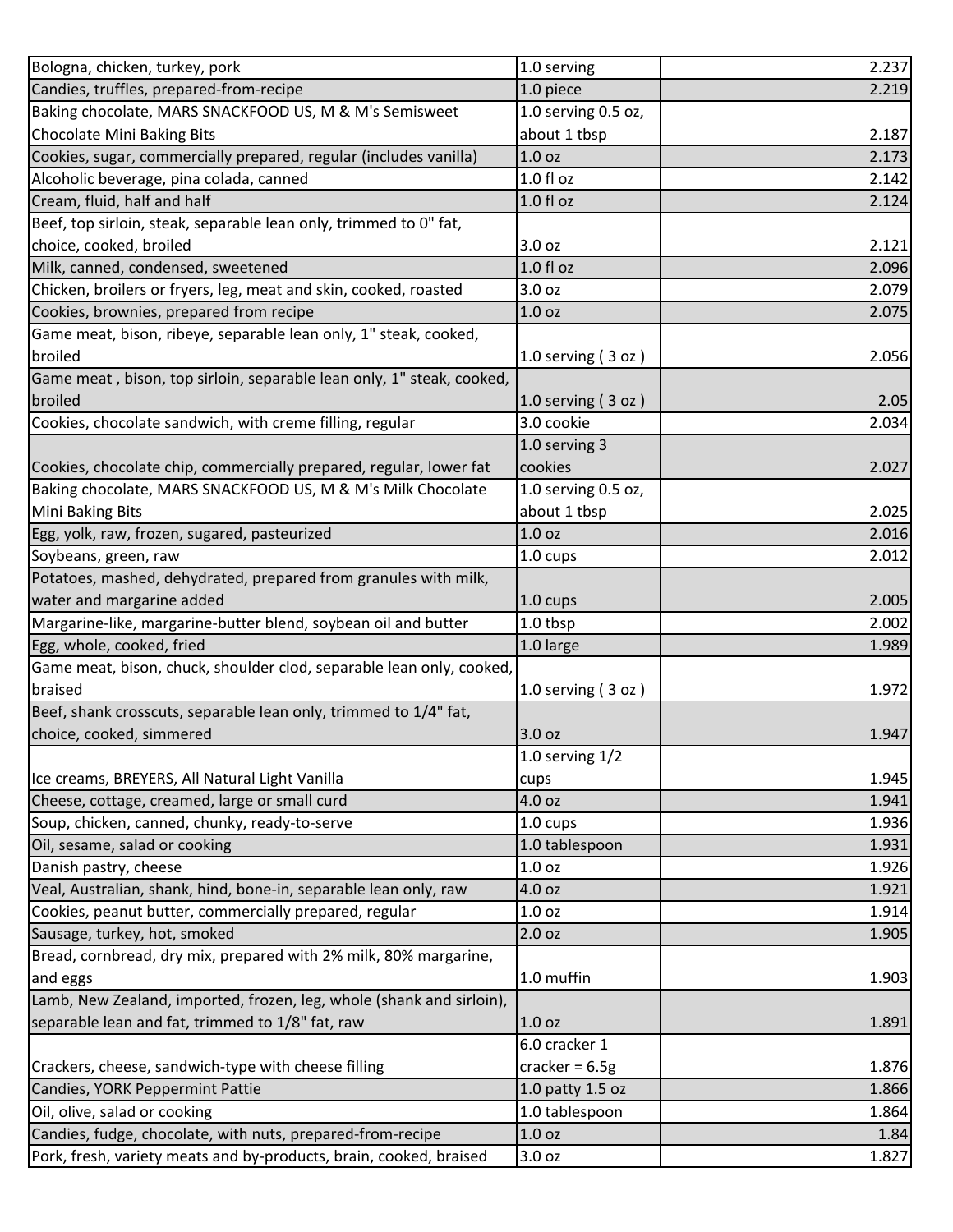| Milk, lowfat, fluid, 1% milkfat, protein fortified, with added vitamin A |                        |       |
|--------------------------------------------------------------------------|------------------------|-------|
| and vitamin D                                                            | $1.0 \text{ cups}$     | 1.791 |
| Potatoes, french fried, cottage-cut, salt not added in processing,       |                        |       |
| frozen, as purchased                                                     | 10.0 strips            | 1.783 |
| Veal, shank (fore and hind), separable lean and fat, cooked, braised     | 3.0 oz                 | 1.766 |
| Salad dressing, french, home recipe                                      | 1.0 tablespoon         | 1.764 |
| Cookies, peanut butter, commercially prepared, soft-type                 | 1.0 oz                 | 1.743 |
| Candies, YORK BITES                                                      | 15.0 pieces            | 1.728 |
| Chicken, broilers or fryers, back, meat only, raw                        | 4.0 oz                 | 1.718 |
| Infant formula, ABBOTT NUTRITION, SIMILAC, For Spit Up, powder,          |                        |       |
| with ARA and DHA                                                         | 1.0 scoop              | 1.712 |
|                                                                          |                        |       |
| Yogurt, plain, low fat                                                   | 1.0 container (6 oz)   | 1.7   |
| Lamb, Australian, imported, fresh, foreshank, separable lean and fat,    |                        |       |
| trimmed to 1/8" fat, raw                                                 | 1.0 <sub>oz</sub>      | 1.696 |
| Bread, pound cake type, pan de torta salvadoran                          | 1.0 serving            | 1.673 |
| Veal, breast, whole, boneless, separable lean and fat, raw               | 1.0 <sub>oz</sub>      | 1.672 |
| Oat flour, partially debranned                                           | 1.0 cups               | 1.671 |
| Martha White Foods, Martha White's Buttermilk Biscuit Mix, dry           | 1.0 serving            | 1.669 |
| Game meat, bison, top round, separable lean only, 1" steak, cooked,      |                        |       |
| broiled                                                                  | $1.0$ serving $(3$ oz) | 1.663 |
|                                                                          | 11.0 crackers (1       |       |
| Crackers, cream, Gamesa Sabrosas                                         | NLEA serving)          | 1.662 |
|                                                                          | 3.0 oz grilled         |       |
| Pork, ground, 96% lean / 4% fat, cooked, crumbles                        | patties                | 1.658 |
| Lamb, Australian, imported, fresh, leg, center slice, bone-in,           |                        |       |
| separable lean and fat, trimmed to 1/8" fat, raw                         | 1.0 <sub>oz</sub>      | 1.648 |
| Pork, fresh, loin, top loin (roasts), boneless, separable lean only,     |                        |       |
| cooked, roasted                                                          | 3.0 oz                 | 1.638 |
| Biscuits, plain or buttermilk, refrigerated dough, higher fat            | 1.0 biscuit            | 1.627 |
| Fish, swordfish, cooked, dry heat                                        | 3.0 oz                 | 1.624 |
| Oil, mustard                                                             | 1.0 tbsp               | 1.621 |
| Salad dressing, mayonnaise, regular                                      | 1.0 tbsp               | 1.615 |
| Danish pastry, cinnamon, enriched                                        | 1.0 oz                 | 1.611 |
| Pork, ground, 96% lean / 4% fat, raw                                     | 4.0 oz                 | 1.605 |
| Lamb, Australian, imported, fresh, foreshank, separable lean only,       |                        |       |
| trimmed to 1/8" fat, cooked, braised                                     | 3.0 oz                 | 1.601 |
| Beverages, UNILEVER, SLIMFAST, meal replacement, regular, ready-to-      |                        |       |
| drink, 3-2-1 Plan                                                        | 1.0 bottle             | 1.593 |
| Sour dressing, non-butterfat, cultured, filled cream-type                | 1.0 tbsp               | 1.593 |
| Tofu, raw, firm, prepared with calcium sulfate                           | $0.5 \text{ cups}$     | 1.589 |
| Soup, pea, split with ham, canned, chunky, ready-to-serve                | 1.0 cups               | 1.584 |
| Nuts, butternuts, dried                                                  | $1.0 \text{ cups}$     | 1.567 |
| Pork, fresh, loin, blade (chops or roasts), boneless, separable lean     |                        |       |
| only, raw                                                                | 4.0 oz                 | 1.564 |
| Egg, whole, raw, fresh                                                   | 1.0 large              | 1.563 |
| Infant formula, ABBOTT NUTRITION, SIMILAC, GO AND GROW, ready-           |                        |       |
| to-feed, with ARA and DHA                                                | 5.0 fl oz              | 1.558 |
| Egg, whole, cooked, poached                                              | 1.0 large              | 1.556 |
| Fish, mackerel, spanish, raw                                             | 3.0 oz                 | 1.554 |
|                                                                          |                        |       |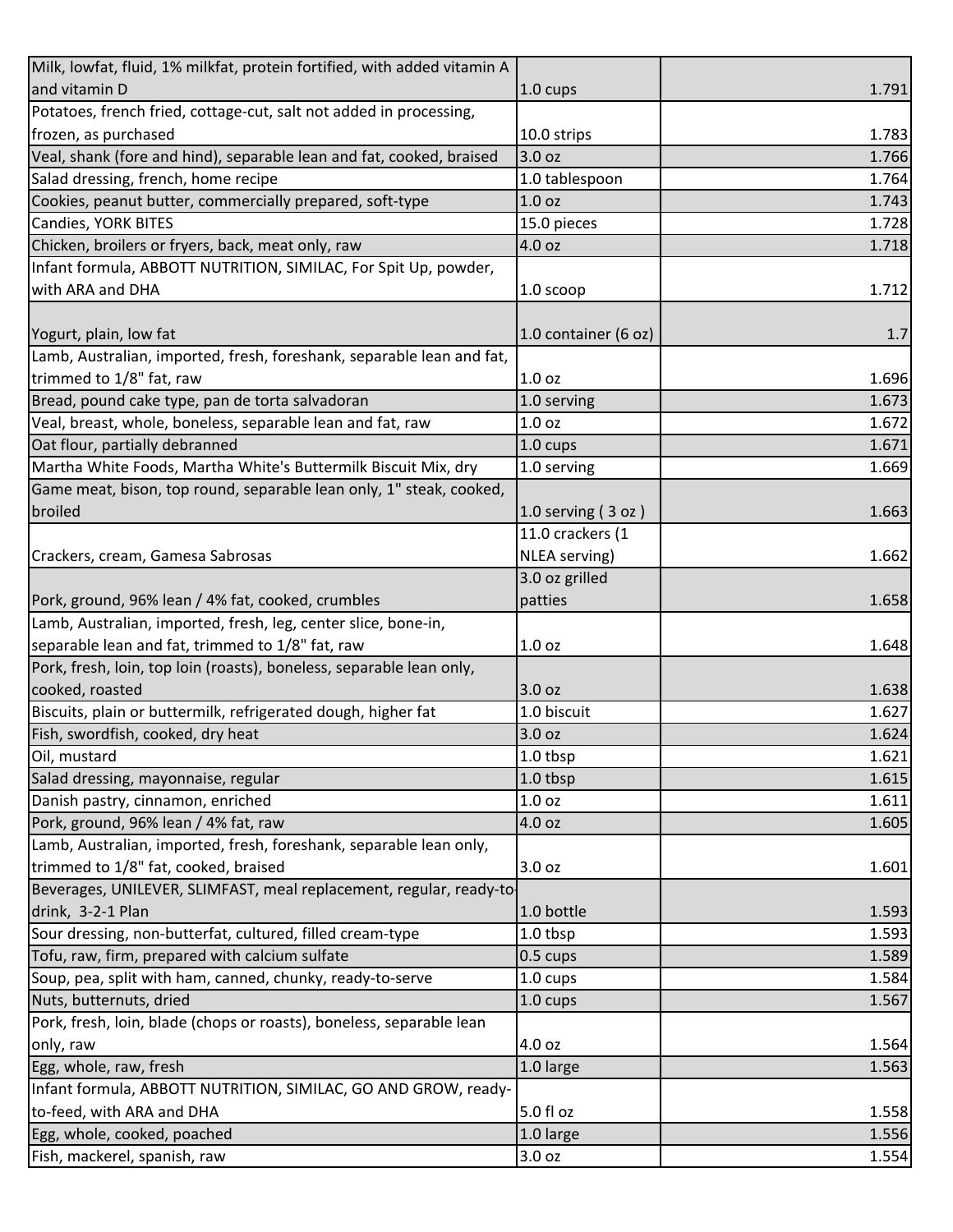| Cookies, chocolate sandwich, with extra creme filling                   | 1.0 <sub>oz</sub>    | 1.546 |
|-------------------------------------------------------------------------|----------------------|-------|
|                                                                         |                      |       |
| Yogurt, fruit, low fat, 11g protein/8 oz                                | 1.0 container (6 oz) | 1.545 |
| Cookies, oatmeal, with raisins                                          | 1.0 <sub>oz</sub>    | 1.542 |
| Beef, round, top round steak, boneless, separable lean and fat,         |                      |       |
| trimmed to 0" fat, all grades, cooked, grilled                          | 3.0 oz               | 1.52  |
| Beans, baked, canned, with pork                                         | 1.0 cups             | 1.515 |
| Cookies, oatmeal, refrigerated dough, baked                             | 1.0 <sub>oz</sub>    | 1.514 |
| Beef, round, top round steak, boneless, separable lean and fat,         |                      |       |
| trimmed to 0" fat, choice, cooked, grilled                              | 3.0 oz               | 1.504 |
| Frostings, glaze, chocolate, prepared-from-recipe, with butter, NFSMI   |                      |       |
| Recipe No. C-32                                                         | 2.0 tablespoon       | 1.479 |
| Snacks, crisped rice bar, chocolate chip                                | 1.0 bar $(1 oz)$     | 1.467 |
| Soup, chicken noodle, dry, mix                                          | 1.0 packet           | 1.457 |
| Milk, canned, evaporated, with added vitamin D and without added        |                      |       |
| vitamin A                                                               | $1.0 f$ l oz         | 1.446 |
| Soup, cream of celery, canned, prepared with equal volume water         | 1.0 cups             | 1.438 |
| Cake, cherry fudge with chocolate frosting                              | 1.0 <sub>oz</sub>    | 1.436 |
|                                                                         | 1.0 serving 1 roll   |       |
| Pillsbury, Cinnamon Rolls with Icing, refrigerated dough                | with icing           | 1.43  |
| Beef, ribeye petite roast/filet, boneless, separable lean only,         |                      |       |
| trimmed to 0" fat, select, raw                                          | 4.0 oz               | 1.429 |
| Cookies, peanut butter sandwich, regular                                | 1.0 <sub>oz</sub>    | 1.416 |
| Croissants, apple                                                       | 1.0 <sub>oz</sub>    | 1.416 |
| Cookies, peanut butter sandwich, special dietary                        | 1.0 <sub>oz</sub>    | 1.4   |
|                                                                         | 1.0 container,       |       |
| Cream substitute, liquid, with lauric acid oil and sodium caseinate     | individual           | 1.396 |
| Cheese, cottage, lowfat, 2% milkfat                                     | 4.0 oz               | 1.396 |
|                                                                         | 1.0 unit (yield from |       |
|                                                                         | 1 lb ready-to-cook   |       |
| Chicken, broilers or fryers, leg, meat only, cooked, fried              | chicken)             | 1.394 |
| Pork, fresh, loin, blade (chops), boneless, separable lean only,        |                      |       |
| boneless, cooked, broiled                                               | 3.0 oz               | 1.392 |
| Oil, sunflower, high oleic (70% and over)                               | 1.0 tbsp             | 1.38  |
| Pork, cured, ham with natural juices, spiral slice, boneless, separable |                      |       |
| lean and fat, heated, roasted                                           | 1.0 slice            | 1.377 |
|                                                                         | 1.0 slice (average   |       |
| Bread, pan dulce, sweet yeast bread                                     | weight of 1 slice)   | 1.375 |
| Fish, bluefish, raw                                                     | 1.0 fillet           | 1.373 |
| Fish, bluefish, cooked, dry heat                                        | 1.0 fillet           | 1.371 |
| Soup, pea, green, canned, condensed                                     | 0.5 cups             | 1.37  |
|                                                                         | 1.0 serving 4 oz     |       |
| Puddings, rice, ready-to-eat                                            | pudding cups         | 1.365 |
| Fish, salmon, coho, wild, cooked, moist heat                            | 3.0 oz               | 1.356 |
| Cookies, oatmeal, refrigerated dough                                    | 1.0 <sub>oz</sub>    | 1.347 |
| Toaster pastries, fruit, toasted (include apple, blueberry, cherry,     |                      |       |
| strawberry)                                                             | 1.0 pastry           | 1.345 |
| Soybeans, green, cooked, boiled, drained, without salt                  | 1.0 cups             | 1.332 |
| Pork, cured, ham and water product, slice, boneless, separable lean     |                      |       |
| and fat, heated, pan-broil                                              | 3.0 oz (3 oz)        | 1.32  |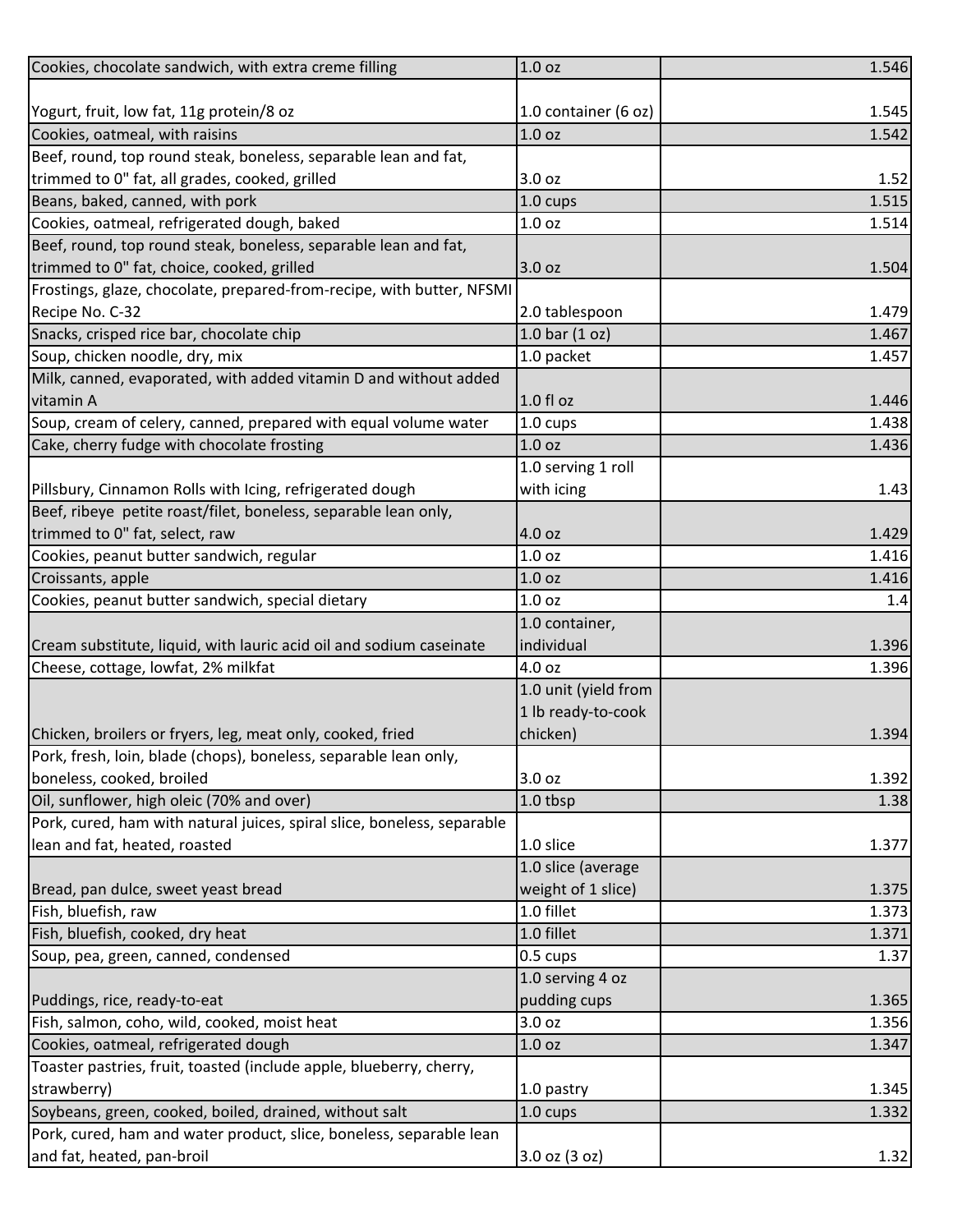| Fish, salmon, pink, canned, without salt, solids with bone and liquid | 3.0 oz               | 1.305 |
|-----------------------------------------------------------------------|----------------------|-------|
| Pork, fresh, variety meats and by-products, pancreas, raw             | 1.0 <sub>oz</sub>    | 1.298 |
| Archway Home Style Cookies, Iced Oatmeal                              | 1.0 serving          | 1.291 |
| Archway Home Style Cookies, Raspberry Filled                          | 1.0 serving          | 1.29  |
| Cookies, oatmeal, commercially prepared, regular                      | 1.0 <sub>oz</sub>    | 1.281 |
|                                                                       |                      |       |
| Yogurt, fruit, low fat, 9 g protein/8 oz                              | 1.0 container (6 oz) | 1.261 |
| Snacks, corn-based, extruded, onion-flavor                            | 1.0 <sub>oz</sub>    | 1.23  |
| Cream, sour, cultured                                                 | 1.0 tbsp             | 1.217 |
| Soup, cream of mushroom, canned, condensed                            | 0.5 cups             | 1.215 |
| Cookies, sugar wafer, with creme filling, sugar free                  | 1.0 <sub>oz</sub>    | 1.207 |
| Cookies, chocolate wafers                                             | 1.0 <sub>oz</sub>    | 1.202 |
| Salad dressing, mayonnaise, soybean and safflower oil, with salt      | 1.0 tablespoon       | 1.187 |
| Pork, fresh, loin, tenderloin, separable lean and fat, with added     |                      |       |
| solution, raw                                                         | 4.0 oz               | 1.181 |
| Cake, snack cakes, creme-filled, sponge                               | 1.0 <sub>oz</sub>    | 1.173 |
| Fish, trout, rainbow, farmed, cooked, dry heat                        | 1.0 fillet           | 1.172 |
| Archway Home Style Cookies, Iced Molasses                             | 1.0 serving          | 1.165 |
| Beef, loin, top sirloin petite roast, boneless, separable lean only,  |                      |       |
| trimmed to 0" fat, select, cooked, roasted                            | 3.0 oz               | 1.159 |
| Soup, beef noodle, canned, condensed                                  | 0.5 cups             | 1.137 |
| Snacks, potato chips, barbecue-flavor                                 | 1.0 <sub>oz</sub>    | 1.135 |
| Cookies, chocolate sandwich, with creme filling, special dietary      | 1.0 <sub>oz</sub>    | 1.132 |
| Cream, sour, reduced fat, cultured                                    | 1.0 tbsp             | 1.121 |
| Sausage, turkey, fresh, raw                                           | 1.0 serving          | 1.119 |
| Corn grain, white                                                     | 1.0 cups             | 1.107 |
| Lamb, Australian, imported, fresh, shoulder, blade, separable lean    |                      |       |
| only, trimmed to 1/8" fat, raw                                        | 1.0 <sub>oz</sub>    | 1.101 |
| Muffin, blueberry, commercially prepared, low-fat                     | 1.0 muffin small     | 1.1   |
| Fish, seatrout, mixed species, cooked, dry heat                       | 3.0 oz               | 1.099 |
|                                                                       | 16.0 crackers 1      |       |
| Crackers, wheat, regular                                              | serving              | 1.091 |
| Fish, tuna, white, canned in oil, drained solids                      | 3.0 oz               | 1.088 |
| Milk, buttermilk, dried                                               | $0.25$ cups          | 1.079 |
| Snacks, oriental mix, rice-based                                      | 1.0 <sub>oz</sub>    | 1.073 |
| Cake, shortcake, biscuit-type, prepared from recipe                   | 1.0 <sub>oz</sub>    | 1.069 |
| Pie, banana cream, prepared from recipe                               | 1.0 <sub>oz</sub>    | 1.065 |
|                                                                       | 1.0 oz crunchy       |       |
| Snacks, corn-based, extruded, puffs or twists, cheese-flavor          | (about 21 pieces)    | 1.063 |
| Hormel Pillow Pak Sliced Turkey Pepperoni                             | 1.0 serving          | 1.056 |
|                                                                       | 1.0 steak (yield     |       |
| Game meat, deer, top round, separable lean only, 1" steak, cooked,    | from 134.9 g raw     |       |
| broiled                                                               | meat)                | 1.051 |
| Nuts, almond butter, plain, with salt added                           | 1.0 tbsp             | 1.048 |
|                                                                       | 0.75 cups (1 NLEA    |       |
| Cereals ready-to-eat, POST, COCOA PEBBLES                             | serving)             | 1.044 |
| Cookies, chocolate chip, commercially prepared, regular, higher fat,  |                      |       |
| enriched                                                              | 1.0 cookie           | 1.044 |
| Oil, canola                                                           | 1.0 tbsp             | 1.031 |
| Snacks, granola bars, soft, uncoated, peanut butter                   | 1.0 bar $(1 oz)$     | 1.022 |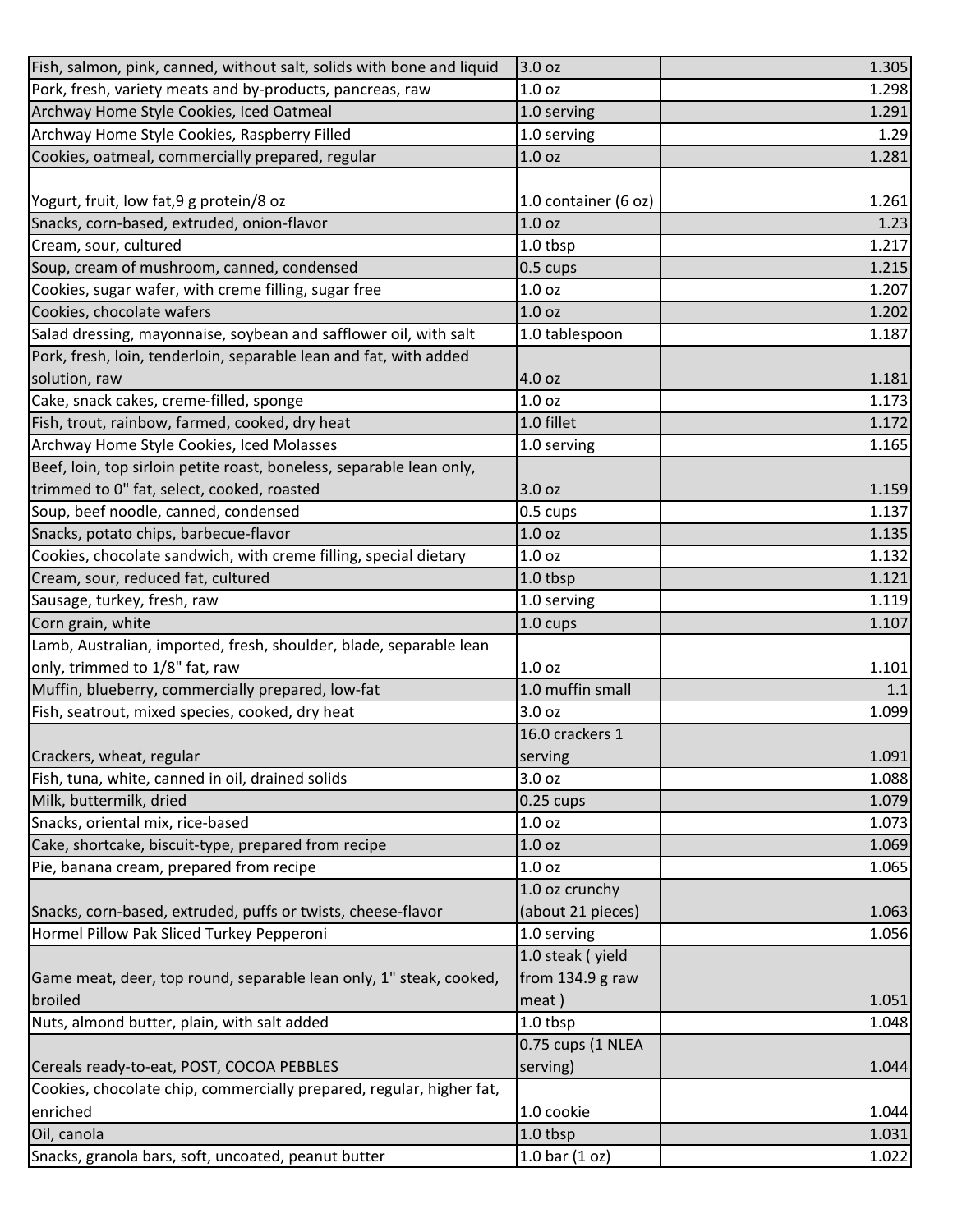| Soup, beef and vegetables, canned, ready-to-serve                                         | 1.0 cups             | 1.018 |
|-------------------------------------------------------------------------------------------|----------------------|-------|
| Chicken, dark meat, thigh, meat only, with added solution, raw                            | 4.0 oz               | 1.016 |
| Snacks, tortilla chips, ranch-flavor                                                      | 1.0 <sub>oz</sub>    | 1.003 |
| Whey, sweet, dried                                                                        | 1.0 cups             | 0.992 |
| CAMPBELL'S CHUNKY, Classic Chicken Noodle Soup                                            | 1.0 cups             | 0.991 |
| Keebler, Keebler Chocolate Graham SELECTS                                                 | 1.0 serving          | 0.976 |
|                                                                                           | 1.0 cups chopped     |       |
| Chicken, gizzard, all classes, cooked, simmered                                           | or dice              | 0.972 |
| Salad dressing, sesame seed dressing, regular                                             | 1.0 tablespoon       | 0.93  |
| Fish, salmon, chum, cooked, dry heat                                                      | 3.0 oz               | 0.915 |
| Fish, trout, mixed species, cooked, dry heat                                              | 1.0 fillet           | 0.914 |
| Cookies, molasses                                                                         | 1.0 <sub>oz</sub>    | 0.911 |
| Beverages, Meal supplement drink, canned, peanut flavor                                   | 1.0 cups             | 0.902 |
| Barbecue loaf, pork, beef                                                                 | 1.0 <sub>oz</sub>    | 0.899 |
| Crackers, standard snack-type, regular                                                    | 5.0 crackers         | 0.89  |
|                                                                                           |                      |       |
| Game meat, elk, round, separable lean only, cooked, broiled                               | 1.0 serving $(3 oz)$ | 0.881 |
| Rice flour, brown                                                                         | 1.0 cups             | 0.88  |
| Soup, black bean, canned, condensed                                                       | 1.0 cups (8 fl oz)   | 0.874 |
| Crackers, standard snack-type, sandwich, with cheese filling                              | $0.5$ oz             | 0.87  |
| Cookies, vanilla sandwich with creme filling                                              | 1.0 <sub>oz</sub>    | 0.845 |
| Oil, safflower, salad or cooking, linoleic, (over 70%)                                    | 1.0 tbsp             | 0.844 |
| Continental Mills, Krusteaz Almond Poppyseed Muffin Mix, Artificially                     |                      |       |
| Flavored, dry                                                                             | 1.0 serving          | 0.84  |
| Pork, cured, ham, shank, bone-in, separable lean only, unheated                           | 3.0 oz               | 0.834 |
| Frozen novelties, No Sugar Added, FUDGSICLE pops                                          | 1.0 serving          | 0.827 |
| Heinz, Weight Watcher, Chocolate Eclair, frozen                                           | 1.0 eclair, frozen   | 0.826 |
| Snacks, tortilla chips, nacho-flavor, reduced fat                                         | 1.0 <sub>oz</sub>    | 0.825 |
| Mollusks, oyster, eastern, wild, cooked, moist heat                                       | 3.0 oz               | 0.806 |
| Cake, coffeecake, creme-filled with chocolate frosting                                    | 1.0 <sub>oz</sub>    | 0.803 |
|                                                                                           | 1.0 package (3.12    |       |
| Puddings, banana, dry mix, regular, with added oil                                        | oz)                  | 0.792 |
|                                                                                           | 1.0 serving $1/2$    |       |
| Soup, bean with bacon, condensed, single brand                                            | cups                 | 0.769 |
| Cookies, oatmeal, commercially prepared, special dietary                                  | 1.0 <sub>oz</sub>    | 0.763 |
| Fish, salmon, pink, canned, drained solids                                                | 3.0 oz               | 0.761 |
| Pork, fresh, enhanced, loin, tenderloin, separable lean only, raw                         | 4.0 oz               | 0.758 |
| Lamb, Australian, imported, fresh, loin, separable lean only, trimmed                     |                      |       |
| to 1/8" fat, raw                                                                          | 1.0 <sub>oz</sub>    | 0.758 |
| Crackers, cheese, regular                                                                 | $0.5$ oz             | 0.751 |
| Croutons, seasoned                                                                        | 0.5 oz               | 0.745 |
| Pork, cured, ham, rump, bone-in, separable lean only, unheated                            | 3.0 oz               | 0.743 |
| Frozen novelties, KLONDIKE, SLIM-A-BEAR Fudge Bar, 98% fat free, no 1.0 serving 3.5 fl oz |                      |       |
| sugar added                                                                               | bar                  | 0.74  |
| Archway Home Style Cookies, Molasses                                                      | 1.0 serving          | 0.731 |
|                                                                                           |                      |       |
| Game meat, deer, loin, separable lean only, 1" steak, cooked, broiled                     | $1.0$ steak          | 0.73  |
| Cheese, cottage, lowfat, 1% milkfat                                                       | 4.0 oz               | 0.729 |
| Pie, cherry, commercially prepared                                                        | 1.0 <sub>oz</sub>    | 0.726 |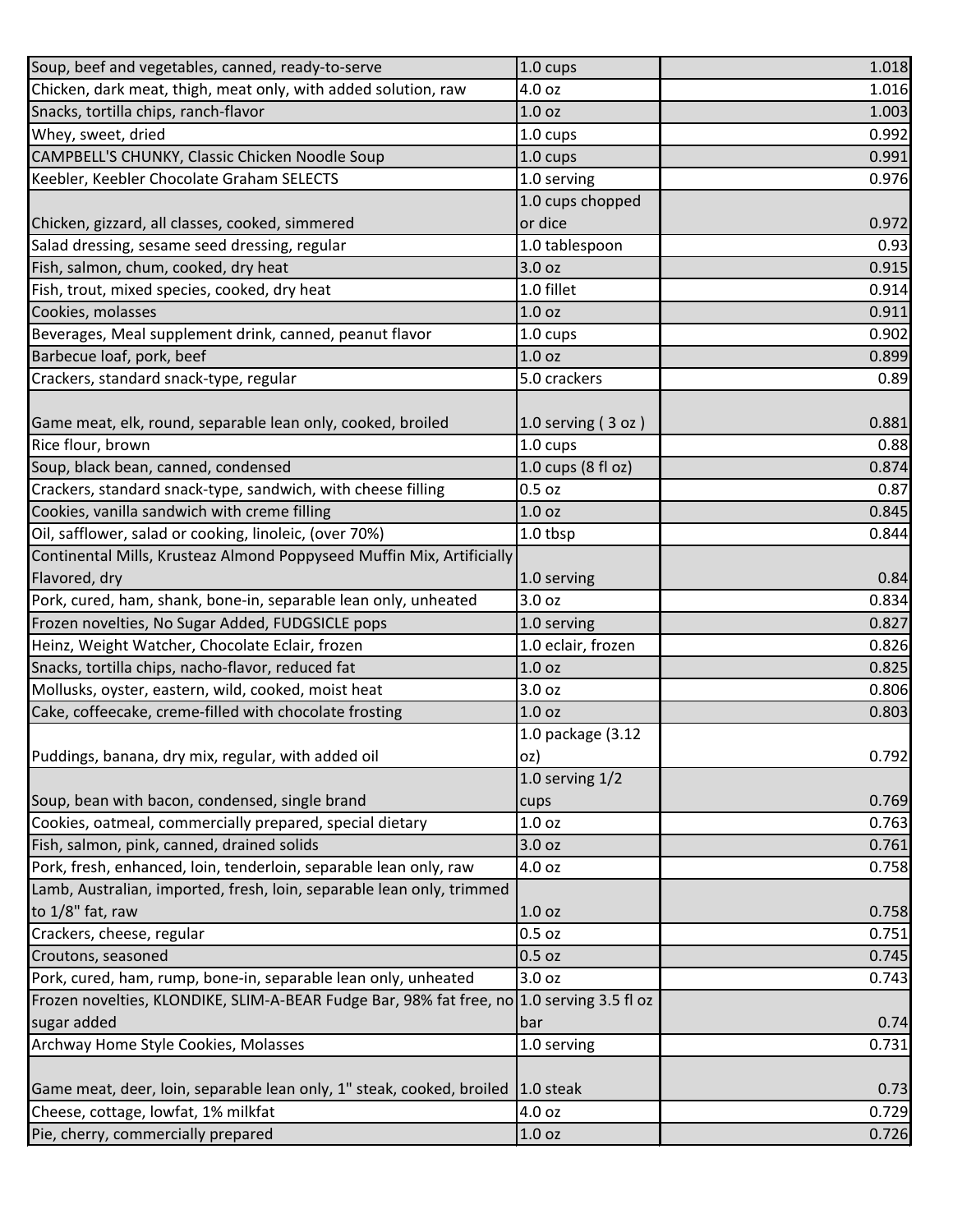| Lamb, Australian, imported, fresh, composite of trimmed retail cuts,            |                    |       |
|---------------------------------------------------------------------------------|--------------------|-------|
| separable lean only, trimmed to 1/8" fat, raw                                   | 1.0 <sub>oz</sub>  | 0.72  |
| Beans, black, mature seeds, raw                                                 | 1.0 cups           | 0.71  |
| Infant formula, ABBOTT NUTRITION, SIMILAC, For Spit Up, ready-to-               |                    |       |
| feed, with ARA and DHA                                                          | $1.0f$ l oz        | 0.699 |
| Pie, fried pies, fruit                                                          | 1.0 <sub>oz</sub>  | 0.697 |
| Archway Home Style Cookies, Date Filled Oatmeal                                 | 1.0 serving        | 0.69  |
| Fish, flatfish (flounder and sole species), cooked, dry heat                    | 1.0 fillet         | 0.688 |
| Lamb, Australian, imported, fresh, leg, center slice, bone-in,                  |                    |       |
| separable lean only, trimmed to 1/8" fat, raw                                   | 1.0 <sub>oz</sub>  | 0.684 |
| Crackers, standard snack-type, sandwich, with peanut butter filling             | 0.5 oz             | 0.682 |
|                                                                                 |                    |       |
| Cornmeal, white, self-rising, bolted, with wheat flour added, enriched 1.0 cups |                    | 0.68  |
| Fish, tilapia, raw                                                              | 1.0 fillet         | 0.679 |
| Noodles, egg, unenriched, cooked, without added salt                            | 1.0 cups           | 0.67  |
| Lamb, Australian, imported, fresh, leg, sirloin half, boneless,                 |                    |       |
| separable lean only, trimmed to 1/8" fat, raw                                   | 1.0 <sub>oz</sub>  | 0.654 |
| Crackers, wheat, sandwich, with peanut butter filling                           | $0.5$ oz           | 0.653 |
| Soup, vegetable beef, microwavable, ready-to-serve, single brand                | 1.0 serving        | 0.645 |
| Sorghum flour, whole-grain                                                      | 1.0 cups           | 0.639 |
| Mollusks, mussel, blue, raw                                                     | 1.0 cups           | 0.637 |
| Mollusks, oyster, eastern, wild, cooked, dry heat                               | 3.0 oz             | 0.626 |
| Soup, cream of chicken, canned, condensed, reduced sodium                       | $0.5 \text{ cups}$ | 0.62  |
| Pasta, fresh-refrigerated, spinach, as purchased                                | 4.0 oz             | 0.618 |
| Nuts, chestnuts, european, raw, unpeeled                                        | 1.0 cups           | 0.616 |
| Cornmeal, whole-grain, white                                                    | 1.0 cups           | 0.616 |
| Beans, pink, mature seeds, raw                                                  | 1.0 cups           | 0.613 |
| Corn flour, yellow, masa, enriched                                              | 1.0 cups           | 0.606 |
| George Weston Bakeries, Brownberry Sage and Onion Stuffing Mix,                 |                    |       |
| dry                                                                             | 1.0 serving        | 0.603 |
| Tortillas, ready-to-bake or -fry, flour, shelf stable                           | 1.0 tortilla       | 0.6   |
| Lamb, Australian, imported, fresh, leg, whole (shank and sirloin),              |                    |       |
| separable lean only, trimmed to 1/8" fat, raw                                   | 1.0 <sub>oz</sub>  | 0.59  |
| Crackers, wheat, sandwich, with cheese filling                                  | 0.5 <sub>oz</sub>  | 0.586 |
| Soybeans, mature seeds, sprouted, cooked, steamed                               | $1.0 \text{ cups}$ | 0.58  |
| Fish, herring, Atlantic, raw                                                    | 1.0 oz, boneless   | 0.578 |
| Artificial Blueberry Muffin Mix, dry                                            | 1.0 muffin         | 0.578 |
| Noodles, egg, spinach, enriched, cooked                                         | 1.0 cups           | 0.578 |
| Cookies, brownies, dry mix, sugar free                                          | 1.0 oz             | 0.572 |
| Turkey, ground, fat free, patties, broiled                                      | 3.0 oz             | 0.572 |
| Spices, nutmeg, ground                                                          | 1.0 <sub>tsp</sub> | 0.571 |
| Lamb, Australian, imported, fresh, leg, shank half, separable lean              |                    |       |
| only, trimmed to 1/8" fat, raw                                                  | 1.0 <sub>oz</sub>  | 0.569 |
|                                                                                 | 0.75 cups (1 NLEA  |       |
| Cereals ready-to-eat, QUAKER, QUAKER CRUNCHY BRAN                               | serving)           | 0.548 |
| Infant formula, MEAD JOHNSON, ENFAMIL, Premature, with iron, 24                 |                    |       |
| calories, ready-to-feed                                                         | $1.0 f$ l oz       | 0.547 |
| Guinea hen, meat only, raw                                                      | 3.0 oz             | 0.544 |
|                                                                                 |                    |       |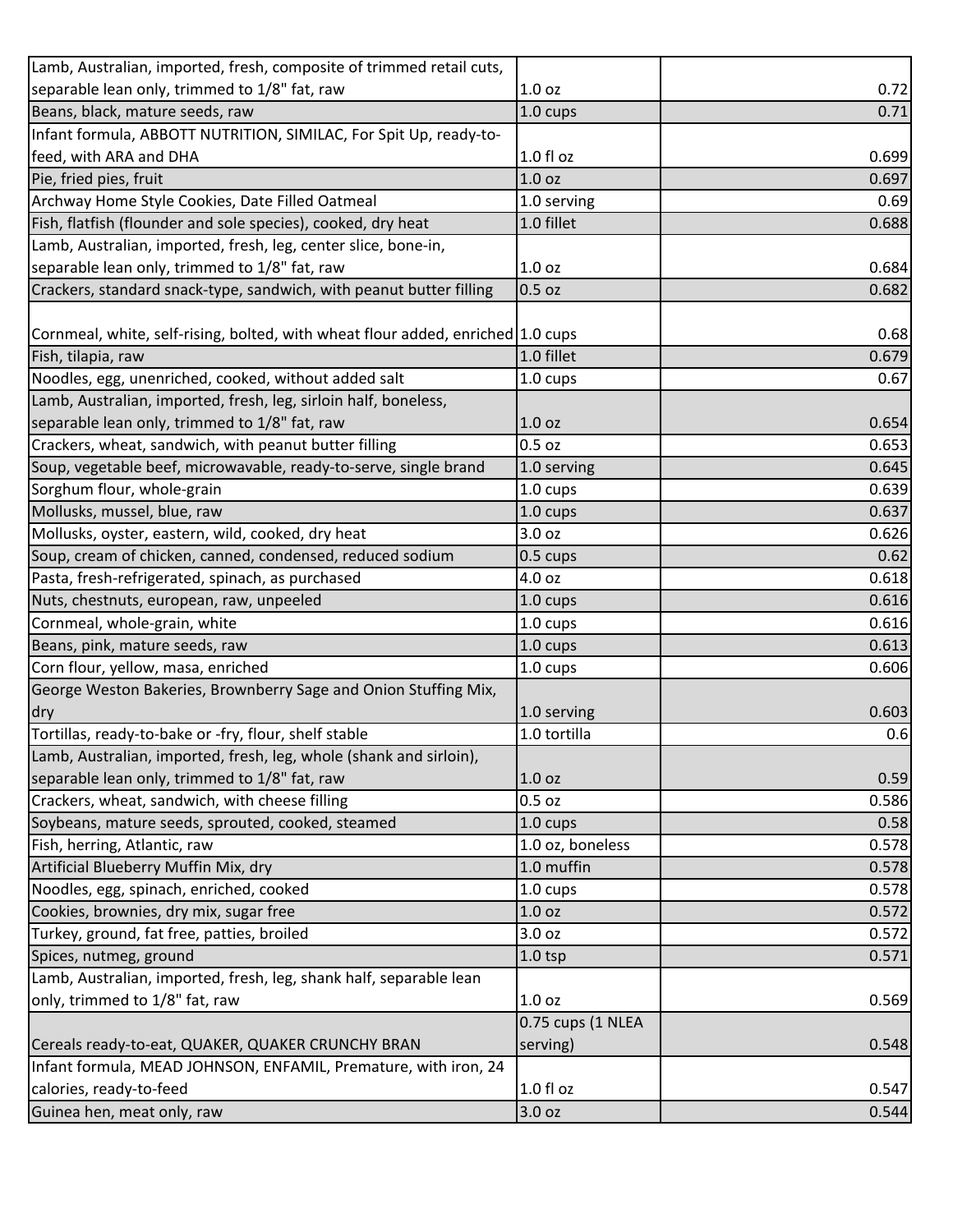|                                                                            | 1.0 unit (yield from   |       |
|----------------------------------------------------------------------------|------------------------|-------|
|                                                                            | 1 lb ready-to-cook     |       |
| Chicken, broilers or fryers, drumstick, meat only, cooked, fried           | chicken)               | 0.532 |
| Fish, roe, mixed species, cooked, dry heat                                 | 1.0 <sub>oz</sub>      | 0.529 |
| Fish, mackerel, jack, canned, drained solids                               | 1.0 oz, boneless       | 0.526 |
| Cake, coffeecake, cinnamon with crumb topping, dry mix, prepared           | 1.0 <sub>oz</sub>      | 0.526 |
| Turkey from whole, light meat, meat only, with added solution,             |                        |       |
| cooked, roasted                                                            | 3.0 oz                 | 0.504 |
| Turkey, whole, breast, meat only, cooked, roasted                          | 3.0 oz                 | 0.504 |
| Beverages, Protein powder soy based                                        | 1.0 scoop              | 0.5   |
| Focaccia, Italian flatbread, plain                                         | 1.0 piece              | 0.5   |
| Beverages, Whey protein powder isolate                                     | 3.0 scoop              | 0.5   |
| Salad dressing, mayonnaise type, regular, with salt                        | 1.0 tbsp               | 0.499 |
| Egg, whole, cooked, omelet                                                 | 1.0 tbsp               | 0.498 |
| Bread, stuffing, cornbread, dry mix, prepared                              | 1.0 <sub>oz</sub>      | 0.498 |
| Barley flour or meal                                                       | 1.0 cups               | 0.496 |
| Salad dressing, mayonnaise, imitation, soybean                             | 1.0 tbsp               | 0.495 |
| Fish, cisco, smoked                                                        | 1.0 <sub>oz</sub>      | 0.494 |
|                                                                            | 1.0 cups (1 NLEA       |       |
| Cereals ready-to-eat, QUAKER Oatmeal Squares, Golden Maple                 | serving)               | 0.489 |
| Ham, honey, smoked, cooked                                                 | $1.0$ oz $(1$ serving) | 0.479 |
| Milk shakes, thick chocolate                                               | 1.0 fl oz              | 0.477 |
| Martha White Foods, Martha White's Chewy Fudge Brownie Mix, dry            | 1.0 serving            | 0.476 |
| Pie, blueberry, commercially prepared                                      | 1.0 <sub>oz</sub>      | 0.476 |
| Biscuits, plain or buttermilk, frozen, baked                               | 1.0 <sub>oz</sub>      | 0.475 |
| Soup, chicken with rice, canned, condensed                                 | $0.5 \text{ cups}$     | 0.466 |
| Nabisco, Nabisco Oreo Crunchies, Cookie Crumb Topping                      | 1.0 serving            | 0.455 |
| Cereals, QUAKER, Instant Oatmeal Organic, Regular                          | 1.0 packet             | 0.455 |
| Infant formula, ABBOTT NUTRITION, SIMILAC, Expert Care, Diarrhea,          |                        |       |
| ready- to- feed with ARA and DHA                                           | 1.0 f1 oz              | 0.449 |
| Noodles, egg, dry, unenriched                                              | 1.0 cups               | 0.448 |
| Pork, Leg sirloin tip roast, boneless, separable lean and fat, raw         | 3.0 <sub>oz</sub>      | 0.445 |
|                                                                            |                        |       |
| Bread, cornbread, prepared from recipe, made with low fat (2%) milk 1.0 oz |                        | 0.441 |
| Infant formula, GERBER, GOOD START 2, PROTECT PLUS, ready-to-              |                        |       |
| feed                                                                       | $1.0f$ l oz            | 0.439 |
| Nabisco, Nabisco Grahams Crackers                                          | 1.0 serving            | 0.437 |
| Infant formula, GERBER, GOOD START 2 Soy, with iron, ready-to-feed         | 1.0 f1 oz              | 0.425 |
| Salad dressing, mayonnaise, imitation, milk cream                          | 1.0 tablespoon         | 0.42  |
| Pasta, fresh-refrigerated, plain, as purchased                             | 4.0 oz                 | 0.42  |
|                                                                            | 1.0 cups (1 NLEA       |       |
| Cereals ready-to-eat, POST, Honeycomb Cereal                               | serving)               | 0.413 |
| Milk, nonfat, fluid, protein fortified, with added vitamin A and           |                        |       |
| vitamin D (fat free and skim)                                              | 1.0 cups               | 0.399 |
| Gravy, brown instant, dry                                                  | 1.0 serving            | 0.393 |
| Pasta, whole-wheat, dry (Includes foods for USDA's Food Distribution       |                        |       |
| Program)                                                                   | 1.0 cups spaghetti     | 0.389 |
| Biscuits, mixed grain, refrigerated dough                                  | 1.0 <sub>oz</sub>      | 0.387 |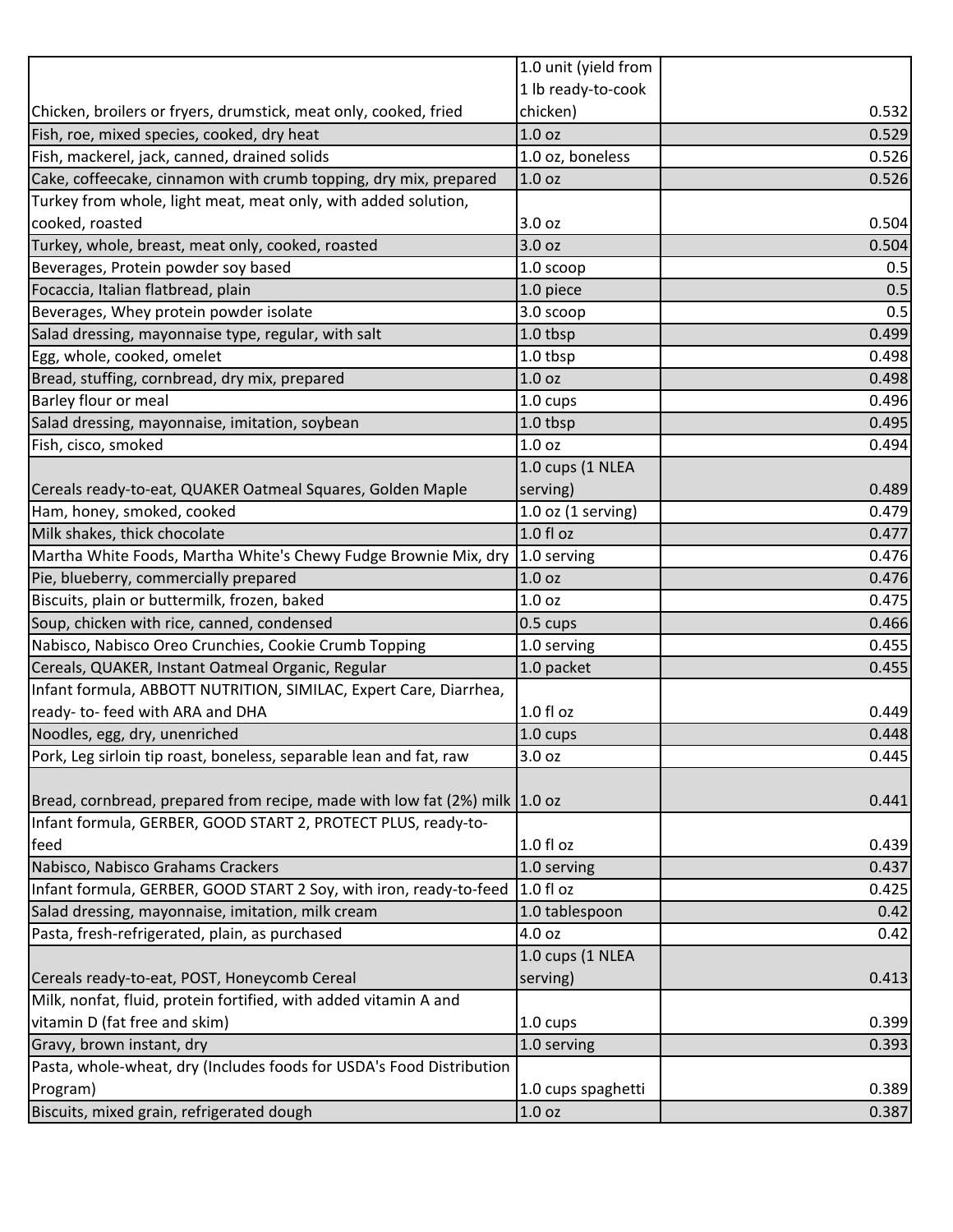|                                                                          | 1.0 unit (yield from |       |
|--------------------------------------------------------------------------|----------------------|-------|
|                                                                          | 1 lb ready-to-cook   |       |
| Chicken, broilers or fryers, light meat, meat only, raw                  | chicken)             | 0.387 |
| Lamb, Australian, imported, fresh, foreshank, separable lean only,       |                      |       |
| trimmed to 1/8" fat, raw                                                 | 1.0 <sub>oz</sub>    | 0.381 |
| Mollusks, oyster, eastern, farmed, raw                                   | 3.0 oz               | 0.377 |
| Beans, adzuki, mature seeds, raw                                         | 1.0 cups             | 0.376 |
| Egg substitute, powder                                                   | 0.35 oz              | 0.373 |
| Cereals, oats, instant, fortified, with raisins and spice, prepared with |                      |       |
| water                                                                    | 1.0 cups             | 0.36  |
| Puddings, chocolate, ready-to-eat                                        | 1.0 <sub>oz</sub>    | 0.358 |
| Fish, tuna, skipjack, fresh, cooked, dry heat                            | 3.0 oz               | 0.357 |
| Bagels, plain, enriched, with calcium propionate (includes onion,        |                      |       |
| poppy, sesame)                                                           | 1.0 bagel            | 0.356 |
| Asparagus, canned, drained solids                                        | 1.0 cups             | 0.356 |
| Cake, white, dry mix, special dietary (includes lemon-flavored)          | 1.0 <sub>oz</sub>    | 0.355 |
| Mission Foods, Mission Flour Tortillas, Soft Taco, 8 inch                | 1.0 serving          | 0.354 |
| Pillsbury, Crusty French Loaf, refrigerated dough                        | 1.0 serving          | 0.348 |
| MORI-NU, Tofu, silken, firm                                              | 1.0 slice            | 0.341 |
| Cereals ready-to-eat, POST, HONEY BUNCHES OF OATS with vanilla           | 1.0 cups (1 NLEA     |       |
| bunches                                                                  | serving)             | 0.336 |
| Wheat flour, white, bread, enriched                                      | 1.0 cups             | 0.334 |
| Rice, white, long-grain, regular, raw, unenriched                        | 1.0 cups             | 0.333 |
| Fish, cisco, raw                                                         | 1.0 fillet           | 0.333 |
| Tomato products, canned, sauce, with onions, green peppers, and          |                      |       |
| celery                                                                   | 1.0 cups             | 0.333 |
|                                                                          | 1.0 cups drained,    |       |
| Corn, sweet, yellow, canned, drained solids, rinsed with tap water       | rinsed               | 0.329 |
| Soup, chicken gumbo, canned, condensed                                   | 0.5 cups (4 fl oz)   | 0.328 |
| Turkey, drumstick, from whole bird, meat only, raw                       | 4.0 oz               | 0.327 |
| Cornmeal, white, self-rising, degermed, enriched                         | 1.0 cups             | 0.323 |
| Cookies, fig bars                                                        | 1.0 <sub>oz</sub>    | 0.318 |
| Bread, irish soda, prepared from recipe                                  | 1.0 <sub>oz</sub>    | 0.315 |
|                                                                          | 1.0 unit (yield from |       |
|                                                                          | 1 lb ready-to-cook   |       |
| Chicken, broilers or fryers, giblets, raw                                | chicken)             | 0.313 |
| Fish, wolffish, Atlantic, raw                                            | 3.0 oz               | 0.31  |
| Snacks, KELLOGG, KELLOGG'S RICE KRISPIES TREATS Squares                  | 1.0 serving          | 0.308 |
| Veal, shank (fore and hind), separable lean and fat, raw                 | 1.0 <sub>oz</sub>    | 0.301 |
| Snacks, tortilla chips, low fat, made with olestra, nacho cheese         | 1.0 <sub>oz</sub>    | 0.299 |
| Cowpeas (blackeyes), immature seeds, frozen, cooked, boiled,             |                      |       |
| drained, without salt                                                    | 1.0 cups             | 0.297 |
| Infant Formula, GERBER GOOD START 2, GENTLE PLUS, ready-to-feed          | $1.0 f$ l oz         | 0.296 |
| Rowal, raw                                                               | 0.5 cups             | 0.279 |
| Pillsbury, Buttermilk Biscuits, Artificial Flavor, refrigerated dough    | 1.0 biscuit          | 0.269 |
|                                                                          | 0.75 cups (1 NLEA    |       |
| Cereals ready-to-eat, QUAKER, QUAKER OAT LIFE, plain                     | serving)             | 0.266 |
| Squash, winter, hubbard, baked, with salt                                | 1.0 cups, cubes      | 0.262 |
| Bread, stuffing, cornbread, dry mix                                      | 1.0 <sub>oz</sub>    | 0.261 |
| Bread, cracked-wheat                                                     | 1.0 <sub>oz</sub>    | 0.26  |
|                                                                          |                      |       |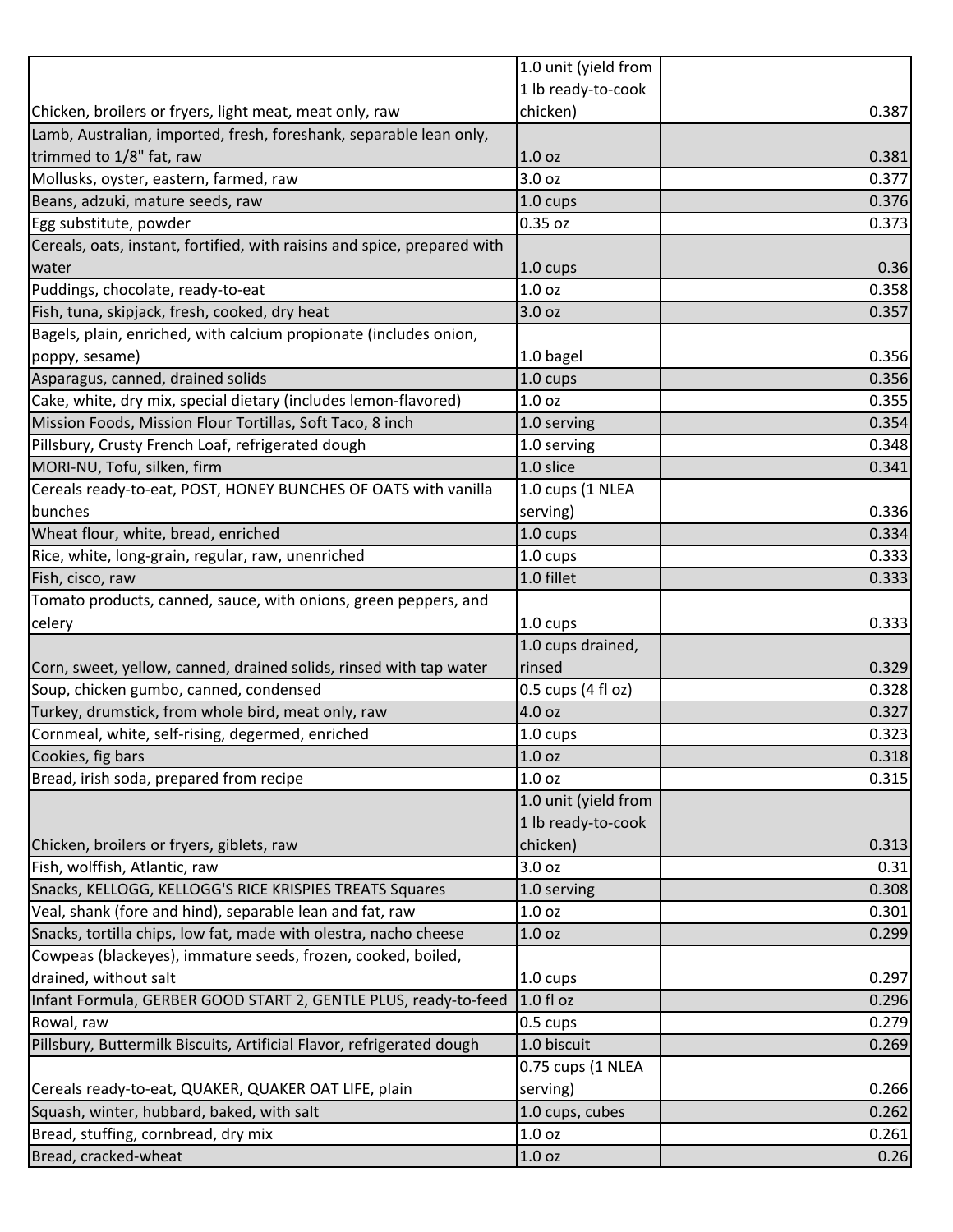| Soup, onion, canned, condensed                                                          | 0.5 cups (4 fl oz)   | 0.258 |
|-----------------------------------------------------------------------------------------|----------------------|-------|
| Crustaceans, spiny lobster, mixed species, cooked, moist heat                           | 3.0 oz               | 0.258 |
| Mollusks, oyster, Pacific, raw                                                          | 1.0 medium           | 0.255 |
| Fish, grouper, mixed species, cooked, dry heat                                          | 3.0 <sub>oz</sub>    | 0.254 |
| Pasta, dry, unenriched                                                                  | 1.0 cups spaghetti   | 0.252 |
| Pasta, dry, enriched                                                                    | 1.0 cups spaghetti   | 0.252 |
| Game meat, bison, top sirloin, separable lean only, trimmed to 0" fat,                  |                      |       |
| raw                                                                                     | 1.0 <sub>oz</sub>    | 0.251 |
|                                                                                         | 1.0 cups (not        |       |
| Cheese, cottage, nonfat, uncreamed, dry, large or small curd                            | packed)              | 0.245 |
|                                                                                         | 0.75 cups (1 NLEA    |       |
| Cereals ready-to-eat, QUAKER, Maple Brown Sugar LIFE Cereal                             | serving)             | 0.245 |
| Pancakes, plain, frozen, ready-to-heat, microwave (includes                             |                      |       |
| buttermilk)                                                                             | 1.0 <sub>oz</sub>    | 0.242 |
| Bread, stuffing, dry mix                                                                | 1.0 oz               | 0.24  |
| Bread, reduced-calorie, wheat                                                           | 1.0 <sub>oz</sub>    | 0.238 |
| Bread, whole-wheat, commercially prepared                                               | 1.0 slice            | 0.231 |
|                                                                                         |                      |       |
| Puddings, lemon, dry mix, regular, with added oil, potassium, sodium 1.0 package (3 oz) |                      | 0.23  |
| Cake, sponge, commercially prepared                                                     | 1.0 <sub>oz</sub>    | 0.227 |
| Vegetable juice cocktail, canned                                                        | 1.0 cups             | 0.223 |
|                                                                                         | 1.0 cups (1 NLEA     |       |
| Cereals, ready-to-eat, MALT-O-MEAL, Blueberry Mini SPOONERS                             | serving)             | 0.22  |
| Fish, lingcod, cooked, dry heat                                                         | 3.0 oz               | 0.217 |
| Bread, oatmeal, toasted                                                                 | 1.0 <sub>oz</sub>    | 0.217 |
| Bread, white, commercially prepared, toasted                                            | 1.0 <sub>oz</sub>    | 0.217 |
| Croutons, plain                                                                         | 0.5 <sub>oz</sub>    | 0.214 |
|                                                                                         | 1.0 package (10 oz)  |       |
| Peas and carrots, frozen, cooked, boiled, drained, without salt                         | yields               | 0.214 |
| Veal, shank (fore and hind), separable lean only, raw                                   | 1.0 <sub>oz</sub>    | 0.209 |
| Fish, mahimahi, cooked, dry heat                                                        | 3.0 oz               | 0.205 |
| Bread, wheat                                                                            | 1.0 slice            | 0.202 |
| Fish, grouper, mixed species, raw                                                       | 3.0 <sub>oz</sub>    | 0.198 |
| Bread, oat bran                                                                         | 1.0 <sub>oz</sub>    | 0.198 |
| Corn, sweet, yellow, canned, brine pack, regular pack, solids and                       |                      |       |
| liquids                                                                                 | 1.0 cups             | 0.197 |
|                                                                                         | 1.0 cups (1 NLEA     |       |
| Cereals ready-to-eat, POST, Shredded Wheat, original spoon-size                         | serving)             | 0.196 |
| Crackers, rusk toast                                                                    | $0.5$ oz             | 0.195 |
| Wheat flour, white, all-purpose, enriched, calcium-fortified                            | 1.0 cups             | 0.194 |
| Wheat flour, white, all-purpose, unenriched                                             | $1.0 \text{ cups}$   | 0.194 |
| Mollusks, octopus, common, raw                                                          | 3.0 oz               | 0.193 |
|                                                                                         | 2.0 biscuits (1 NLEA |       |
| Cereals ready-to-eat, POST, Shredded Wheat, original big biscuit                        | serving)             | 0.193 |
| Pomegranate juice, bottled                                                              | 1.0 cups             | 0.192 |
| Olives, ripe, canned (small-extra large)                                                | 1.0 tbsp             | 0.191 |
| Taro, tahitian, cooked, without salt                                                    | 1.0 cups slices      | 0.19  |
| Litchis, raw                                                                            | 1.0 cups             | 0.188 |
| Fish, burbot, cooked, dry heat                                                          | 1.0 fillet           | 0.188 |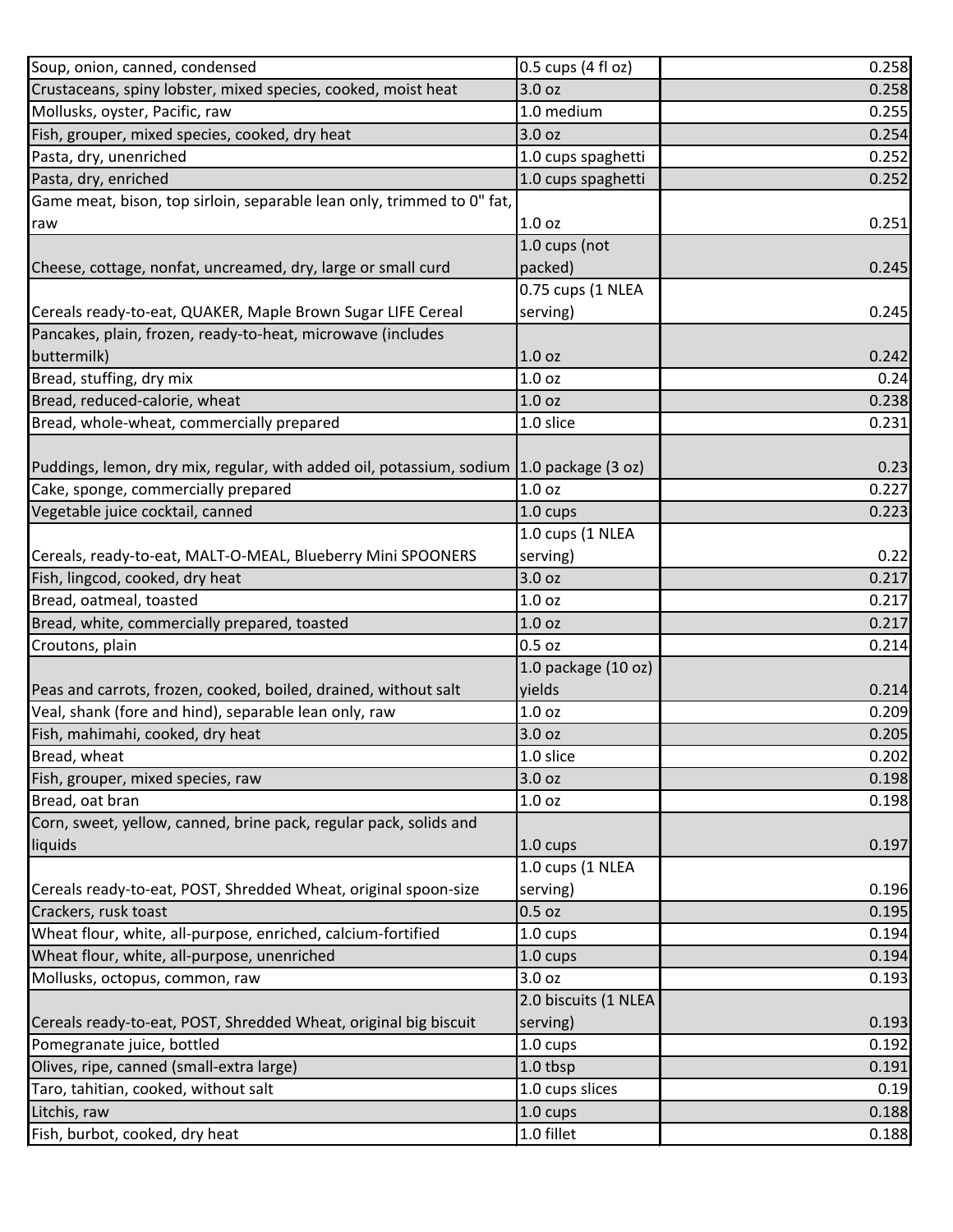|                                                                                  | 1.0 serving $1/2$   |       |
|----------------------------------------------------------------------------------|---------------------|-------|
| Soup, tomato, canned, condensed, reduced sodium                                  | cups                | 0.188 |
|                                                                                  | 0.75 cups (1 NLEA   |       |
| Cereals ready-to-eat, NATURE'S PATH, Organic FLAX PLUS flakes                    | serving)            | 0.186 |
| Crackers, rye, wafers, seasoned                                                  | $0.5$ oz            | 0.183 |
| Cereals, WHEATENA, cooked with water                                             | 1.0 cups            | 0.182 |
| Cereals ready-to-eat, POST HONEY BUNCHES OF OATS with cinnamon 0.75 cups (1 NLEA |                     |       |
| bunches                                                                          | serving)            | 0.18  |
| Beans, black turtle, mature seeds, canned                                        | 1.0 cups            | 0.18  |
|                                                                                  | 0.5 cups (1 NLEA    |       |
| Cereals, QUAKER, QUAKER MultiGrain Oatmeal, dry                                  | serving)            | 0.18  |
| Nabisco, Nabisco Ritz Crackers                                                   | 1.0 cracker         | 0.18  |
| Squash, winter, hubbard, cooked, boiled, mashed, with salt                       | 1.0 cups, mashed    | 0.179 |
| Squash, winter, hubbard, cooked, boiled, mashed, without salt                    | 1.0 cups, mashed    | 0.179 |
| Bread, rye                                                                       | 1.0 <sub>oz</sub>   | 0.177 |
| Bread, white wheat                                                               | 1.0 slice           | 0.176 |
|                                                                                  | 1.0 package (3.12   |       |
| Puddings, vanilla, dry mix, regular, with added oil                              | oz)                 | 0.176 |
| Asparagus, frozen, cooked, boiled, drained, without salt                         | 1.0 cups            | 0.173 |
| Fish, pollock, Alaska, cooked                                                    | 3.0 oz              | 0.172 |
| Corn, sweet, yellow, frozen, kernels cut off cob, boiled, drained,               |                     |       |
| without salt                                                                     | 1.0 cups            | 0.17  |
| Bread, reduced-calorie, oatmeal                                                  | 1.0 <sub>oz</sub>   | 0.17  |
| Cereals, corn grits, white, regular and quick, enriched, cooked with             |                     |       |
| water, without salt                                                              | 1.0 cups            | 0.17  |
| Cereals, corn grits, white, regular and quick, enriched, cooked with             |                     |       |
| water, with salt                                                                 | 1.0 cups            | 0.17  |
| Lima beans, immature seeds, frozen, baby, unprepared                             | $1.0 \text{ cups}$  | 0.167 |
| Fish, ocean perch, Atlantic, cooked, dry heat                                    | 1.0 fillet          | 0.165 |
| Beans, black turtle, mature seeds, cooked, boiled, without salt                  | 1.0 cups            | 0.165 |
| Turnip greens, frozen, cooked, boiled, drained, without salt                     | 1.0 cups            | 0.162 |
| Corn, sweet, yellow, frozen, kernels cut off cob, unprepared (Includes           |                     |       |
| foods for USDA's Food Distribution Program)                                      | $1.0 \text{ cups}$  | 0.162 |
| Corn, sweet, yellow, canned, vacuum pack, regular pack                           | 1.0 cups            | 0.162 |
| Spices, mace, ground                                                             | 1.0 <sub>tsp</sub>  | 0.162 |
|                                                                                  |                     |       |
|                                                                                  | 1.0 wing, bone and  |       |
|                                                                                  | skin removed (yield |       |
|                                                                                  | from 1 lb ready-to- |       |
| Chicken, broilers or fryers, wing, meat only, raw                                | cook chicken)       | 0.16  |
| Snacks, pretzels, hard, whole-wheat including both salted and                    |                     |       |
| unsalted                                                                         | 1.0 <sub>oz</sub>   | 0.159 |
| Cowpeas (blackeyes), immature seeds, cooked, boiled, drained,                    |                     |       |
| without salt                                                                     | 1.0 cups            | 0.158 |
| Bread, reduced-calorie, white                                                    | 1.0 <sub>oz</sub>   | 0.156 |
| Crustaceans, crab, queen, cooked, moist heat                                     | 3.0 oz              | 0.156 |
| Parmesan cheese topping, fat free                                                | 1.0 tablespoon      | 0.155 |
| Cherries, sour, red, frozen, unsweetened (Includes foods for USDA's              |                     |       |
| Food Distribution Program)                                                       | 1.0 cups, unthawed  | 0.155 |
| Orange juice, frozen concentrate, unsweetened, undiluted                         | 1.0 cups            | 0.155 |
|                                                                                  |                     |       |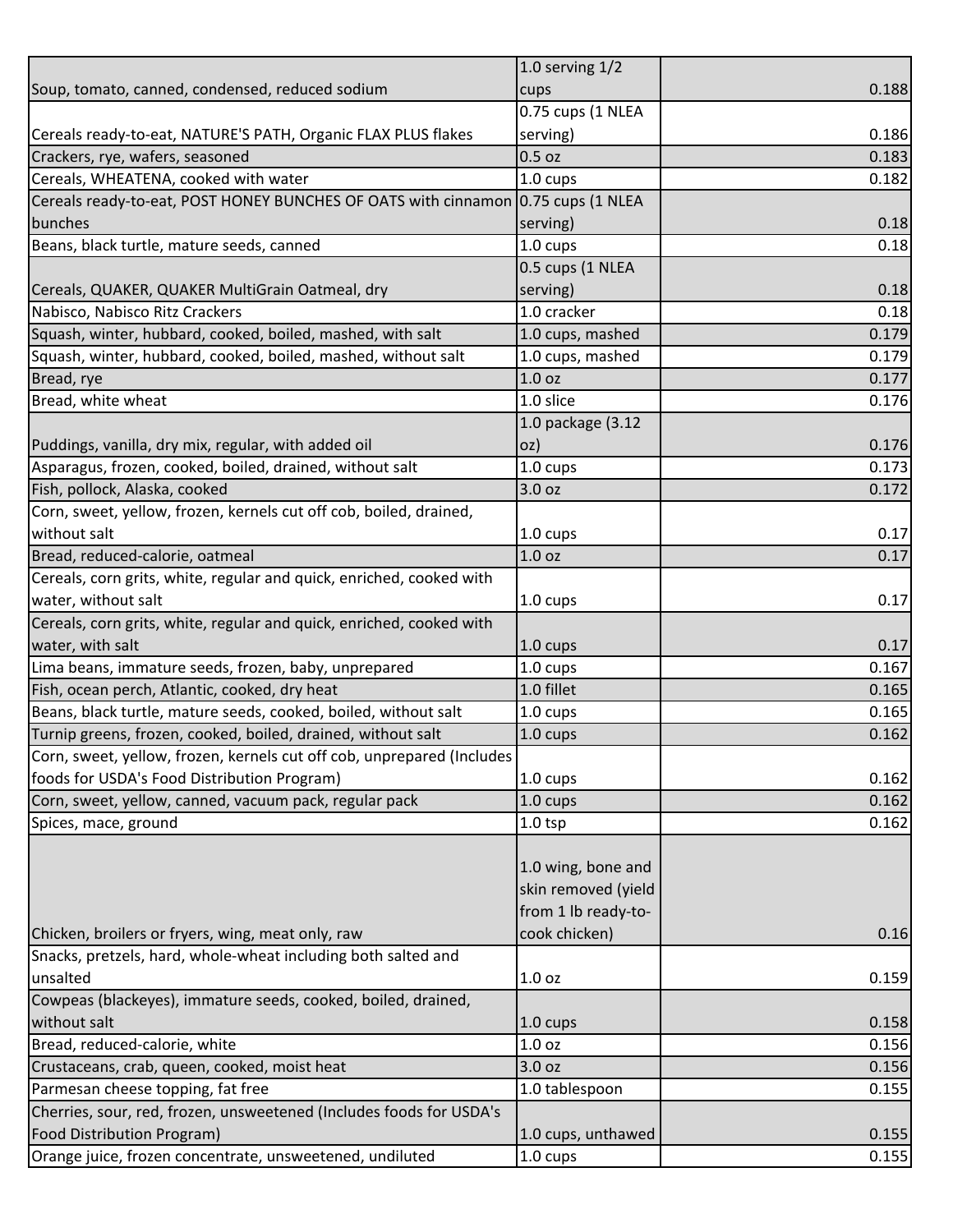| Mangos, raw                                                           | 1.0 cups pieces    | 0.152 |
|-----------------------------------------------------------------------|--------------------|-------|
| Pokeberry shoots, (poke), cooked, boiled, drained, without salt       | 1.0 cups           | 0.152 |
| Milk, dry, nonfat, regular, without added vitamin A and vitamin D     | $0.25$ cups        | 0.15  |
| Peas, mature seeds, sprouted, raw                                     | 1.0 cups           | 0.149 |
| Bread, french or vienna, toasted (includes sourdough)                 | 1.0 <sub>oz</sub>  | 0.142 |
| Fish, cod, Atlantic, canned, solids and liquid                        | 3.0 oz             | 0.142 |
| Potatoes, roasted, salt added in processing, frozen, unprepared       | 3.0 oz             | 0.142 |
| Snacks, fruit leather, rolls                                          | 1.0 large          | 0.141 |
| Spinach, canned, regular pack, solids and liquids                     | 1.0 cups           | 0.14  |
| Cereals, corn grits, yellow, regular and quick, enriched, cooked with |                    |       |
| water, without salt                                                   | 1.0 cups           | 0.14  |
| Passion-fruit, (granadilla), purple, raw                              | 1.0 cups           | 0.139 |
| Turnip greens and turnips, frozen, cooked, boiled, drained, with salt | 1.0 cups           | 0.139 |
| Soup, chicken broth or bouillon, dry                                  | 1.0 cube           | 0.137 |
|                                                                       | 1.0 container      |       |
| Puddings, tapioca, ready-to-eat, fat free                             | refrigerated 4 oz  | 0.137 |
| Sweet potato, canned, syrup pack, drained solids                      | 1.0 cups           | 0.135 |
| Tomato products, canned, sauce, with tomato tidbits                   | 1.0 cups           | 0.134 |
|                                                                       |                    |       |
| Grapefruit juice, white, frozen concentrate, unsweetened, undiluted   | 1.0 can (6 fl oz)  | 0.132 |
| Beans, kidney, mature seeds, sprouted, raw                            | 1.0 cups           | 0.132 |
| Cowpeas (blackeyes), immature seeds, raw                              | 1.0 cups           | 0.13  |
| Lima beans, immature seeds, frozen, fordhook, unprepared              | 1.0 cups           | 0.13  |
| Squash, summer, zucchini, includes skin, cooked, boiled, drained,     |                    |       |
| without salt                                                          | 1.0 cups, sliced   | 0.13  |
| Fish, pike, northern, cooked, dry heat                                | 3.0 oz             | 0.128 |
|                                                                       | 1.0 cups spiral    |       |
| Macaroni, vegetable, enriched, dry                                    | shaped             | 0.126 |
| Fish, flatfish (flounder and sole species), raw                       | 1.0 oz, boneless   | 0.125 |
| Pancakes, buckwheat, dry mix, incomplete                              | 1.0 <sub>oz</sub>  | 0.124 |
| Lima beans, immature seeds, cooked, boiled, drained, without salt     | 1.0 cups           | 0.124 |
| Currants, zante, dried                                                | 1.0 cups           | 0.122 |
| Lima beans, immature seeds, frozen, baby, cooked, boiled, drained,    |                    |       |
| without salt                                                          | 1.0 cups           | 0.122 |
| Rice, white, long-grain, regular, cooked, unenriched, with salt       | 1.0 cups           | 0.122 |
| Garlic, raw                                                           | 1.0 cups           | 0.121 |
| Papayas, raw                                                          | 1.0 cups 1" pieces | 0.117 |
| Salad dressing, thousand island dressing, reduced fat                 | 1.0 tablespoon     | 0.112 |
| Peaches, dehydrated (low-moisture), sulfured, stewed                  | 1.0 cups           | 0.109 |
|                                                                       | 3.0 tbsp (1 NLEA   |       |
| Cereals, MALT-O-MEAL, chocolate, dry                                  | serving)           | 0.108 |
| Rice, white, medium-grain, cooked, unenriched                         | $1.0 \text{ cups}$ | 0.106 |
| Breadfruit, raw                                                       | 1.0 cups           | 0.106 |
| Seeds, lotus seeds, dried                                             | 1.0 cups           | 0.106 |
| Grapes, american type (slip skin), raw                                | 1.0 cups           | 0.105 |
| Papaya, canned, heavy syrup, drained                                  | 1.0 piece          | 0.105 |
|                                                                       | 1.0 cups $(1/2"$   |       |
| Bamboo shoots, raw                                                    | slices)            | 0.104 |
| Hyacinth-beans, immature seeds, cooked, boiled, drained, without      |                    |       |
| salt                                                                  | 1.0 cups           | 0.104 |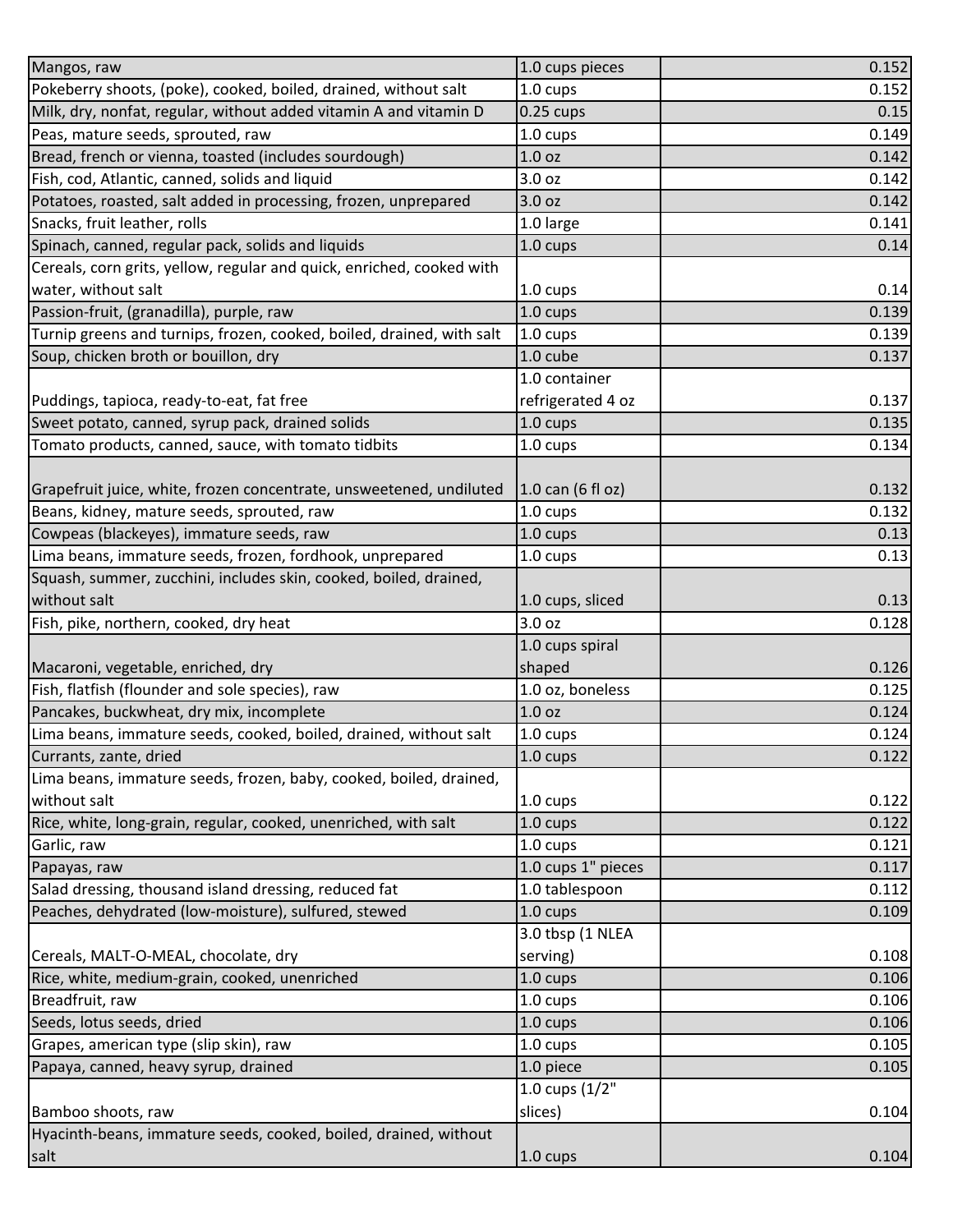| Peas, green, raw                                                    | $1.0 \text{ cups}$   | 0.103 |
|---------------------------------------------------------------------|----------------------|-------|
| Potatoes, mashed, dehydrated, flakes without milk, dry form         | 1.0 cups             | 0.101 |
| Snacks, potato chips, made from dried potatoes, fat-free, made with |                      |       |
| olestra                                                             | 1.0 <sub>oz</sub>    | 0.101 |
| Candies, TWIZZLERS CHERRY BITES                                     | 18.0 pieces          | 0.1   |
|                                                                     | 1.0 pita, large (6-  |       |
| Bread, pita, white, enriched                                        | $1/2$ " dia)         | 0.1   |
| Fish, cod, Pacific, raw (may have been previously frozen)           | 1.0 fillet           | 0.099 |
| Lemon juice, raw                                                    | $1.0 \text{ cups}$   | 0.098 |
| Salad dressing, russian dressing, low calorie                       | 1.0 tablespoon       | 0.096 |
|                                                                     | 1.0 potato large (3" |       |
| Potatoes, Russet, flesh and skin, baked                             | to 4-1/4" dia.       | 0.096 |
| Bread, protein (includes gluten)                                    | 1.0 <sub>oz</sub>    | 0.094 |
| Apples, frozen, unsweetened, unheated (Includes foods for USDA's    |                      |       |
| Food Distribution Program)                                          | 1.0 cups slices      | 0.092 |
| Cereals, CREAM OF WHEAT, instant, prepared with water, without      |                      |       |
| salt                                                                | 1.0 cups             | 0.092 |
| Grapes, canned, thompson seedless, water pack, solids and liquids   | 1.0 cups             | 0.086 |
| Peas, edible-podded, frozen, unprepared                             | 1.0 cups             | 0.084 |
| Tomatoes, red, ripe, canned, packed in tomato juice                 | 1.0 cups             | 0.082 |
| Turnip greens, frozen, cooked, boiled, drained, with salt           | 0.5 cups             | 0.081 |
| Mushrooms, portabella, grilled                                      | 1.0 cups sliced      | 0.077 |
| Fish, ocean perch, Atlantic, raw                                    | 1.0 oz, boneless     | 0.077 |
| Fish, haddock, raw                                                  | 3.0 oz               | 0.077 |
| Cracker, meal                                                       | 1.0 <sub>oz</sub>    | 0.077 |
| Squash, summer, crookneck and straightneck, frozen, cooked, boiled, |                      |       |
| drained, without salt                                               | 1.0 cups slices      | 0.077 |
| Turnip greens, cooked, boiled, drained, without salt                | 1.0 cups, chopped    | 0.076 |
| Tangerines, (mandarin oranges), raw                                 | 1.0 cups, sections   | 0.076 |
| Applesauce, canned, sweetened, without salt                         |                      | 0.074 |
| Tomato products, canned, sauce, with onions                         | 1.0 cups             |       |
|                                                                     | 1.0 cups             | 0.073 |
| Tomato products, canned, puree, with salt added                     | 1.0 cups             | 0.072 |
| Tomato products, canned, puree, without salt added                  | 1.0 cups             | 0.072 |
| Cherries, sweet, canned, water pack, solids and liquids             | 1.0 cups, pitted     | 0.069 |
| Broccoli, frozen, chopped, unprepared                               | 1.0 cups             | 0.069 |
| Snacks, potato chips, fat-free, made with olestra                   | 1.0 oz               | 0.068 |
| Onions, raw                                                         | 1.0 cups, chopped    | 0.067 |
| Tomatoes, red, ripe, canned, stewed                                 | 1.0 cups             | 0.066 |
| Amaranth leaves, cooked, boiled, drained, without salt              | 1.0 cups             | 0.066 |
| Noodles, japanese, somen, dry                                       | 2.0 <sub>oz</sub>    | 0.066 |
| Muffins, English, mixed-grain (includes granola)                    | 1.0 <sub>oz</sub>    | 0.065 |
| Crackers, melba toast, rye (includes pumpernickel)                  | $0.5$ oz             | 0.064 |
| Candies, caramels, chocolate-flavor roll                            | 1.0 piece            | 0.064 |
|                                                                     | 1.0 cups sections,   |       |
|                                                                     | without              |       |
| Oranges, raw, California, valencias                                 | membranes            | 0.063 |
|                                                                     | 1.0 cups (1 NLEA     |       |
| Cereals ready-to-eat, QUAKER, QUAKER Puffed Wheat                   | serving)             | 0.062 |
|                                                                     | 0.33 package (10     |       |
| Okra, frozen, unprepared                                            | oz)                  | 0.062 |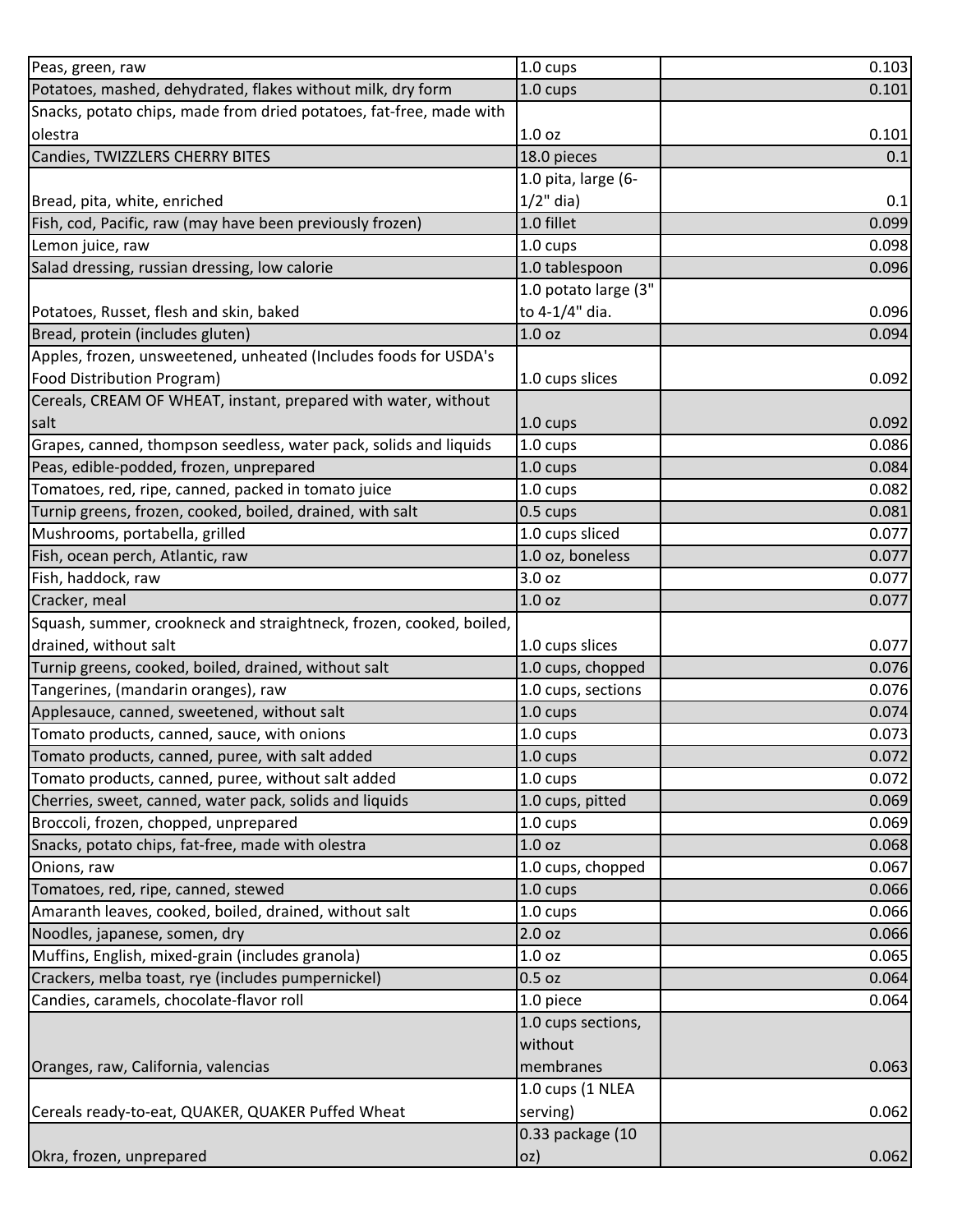| Turkey, breast, smoked, lemon pepper flavor, 97% fat-free         | 1.0 slice              | 0.062 |
|-------------------------------------------------------------------|------------------------|-------|
|                                                                   | 0.25 cups (1 NLEA      |       |
| Cereals, CREAM OF RICE, dry                                       | serving)               | 0.061 |
| Celery, cooked, boiled, drained, without salt                     | 1.0 cups, diced        | 0.06  |
|                                                                   | 0.5 cups, chopped      |       |
| Turnip greens, frozen, unprepared                                 | or diced               | 0.06  |
| Oranges, raw, with peel                                           | 1.0 cups               | 0.06  |
| Beans, snap, green, frozen, cooked, boiled, drained without salt  | 1.0 cups               | 0.059 |
|                                                                   | 1.0 medium (2" dia,    |       |
| Sweet potato, cooked, baked in skin, flesh, with salt             | 5" long, raw)          | 0.059 |
| Seeds, safflower seed meal, partially defatted                    | 1.0 <sub>oz</sub>      | 0.059 |
| Okra, frozen, cooked, boiled, drained, without salt               | 0.5 cups slices        | 0.058 |
| Snacks, rice cakes, brown rice, buckwheat                         | 1.0 cake               | 0.058 |
|                                                                   | 0.33 package (10       |       |
| Beans, pinto, immature seeds, frozen, unprepared                  | oz)                    | 0.057 |
| Gooseberries, raw                                                 | $1.0 \text{ cups}$     | 0.057 |
| Seeds, sesame flour, low-fat                                      | 1.0 <sub>oz</sub>      | 0.057 |
| Popcorn, sugar syrup/caramel, fat-free                            | 1.0 <sub>oz</sub>      | 0.057 |
| Snacks, rice cakes, brown rice, corn                              | 1.0 cake               | 0.057 |
| Turkey, white, rotisserie, deli cut                               | $1.0$ oz $(1$ serving) | 0.057 |
| Cherries, sour, red, canned, light syrup pack, solids and liquids | 1.0 cups               | 0.055 |
| Spices, turmeric, ground                                          | $1.0$ tsp              | 0.055 |
| Bagels, plain, enriched, with calcium propionate (includes onion, | 1.0 mini bagel (2-     |       |
| poppy, sesame), toasted                                           | $1/2$ " dia)           | 0.055 |
| Olives, pickled, canned or bottled, green                         | 1.0 olive              | 0.055 |
|                                                                   |                        |       |
| Chicken breast, oven-roasted, fat-free, sliced                    | 1.0 serving 2 slices   | 0.055 |
| Brussels sprouts, raw                                             | 1.0 cups               | 0.055 |
| Asparagus, canned, regular pack, solids and liquids               | 0.5 cups               | 0.054 |
| Carrots, canned, regular pack, drained solids                     | 1.0 cups, sliced       | 0.053 |
|                                                                   | 1.0 cups, with pits,   |       |
| Cherries, sweet, raw                                              | yields                 | 0.052 |
| Squash, summer, zucchini, italian style, canned                   | $1.0 \text{ cups}$     | 0.052 |
| Kiwifruit, green, raw                                             | 1.0 cups, sliced       | 0.052 |
| Apricots, dehydrated (low-moisture), sulfured, uncooked           | 1.0 cups               | 0.051 |
| Snacks, rice cakes, brown rice, multigrain                        | 1.0 cake               | 0.05  |
|                                                                   | 1.0 mini bagel (2-     |       |
| Bagels, oat bran                                                  | $1/2$ " dia)           | 0.05  |
| Figs, canned, water pack, solids and liquids                      | 1.0 cups               | 0.05  |
| Cereals, CREAM OF RICE, cooked with water, with salt              | 1.0 cups               | 0.049 |
|                                                                   | 1.0 cups sections,     |       |
| Grapefruit, raw, pink and red, all areas                          | with juice             | 0.048 |
| Spices, ginger, ground                                            | $1.0$ tsp              | 0.047 |
| Tomato juice, canned, with salt added                             | 1.0 cups               | 0.046 |
| Tomato juice, canned, without salt added                          | 1.0 cups               | 0.046 |
| Spices, savory, ground                                            | $1.0$ tsp              | 0.046 |
|                                                                   | 0.33 package (10       |       |
| Collards, frozen, chopped, unprepared                             | OZ)                    | 0.046 |
| Blackberry juice, canned                                          | 1.0 cups               | 0.045 |
| Noodles, japanese, somen, cooked                                  | 1.0 cups               | 0.044 |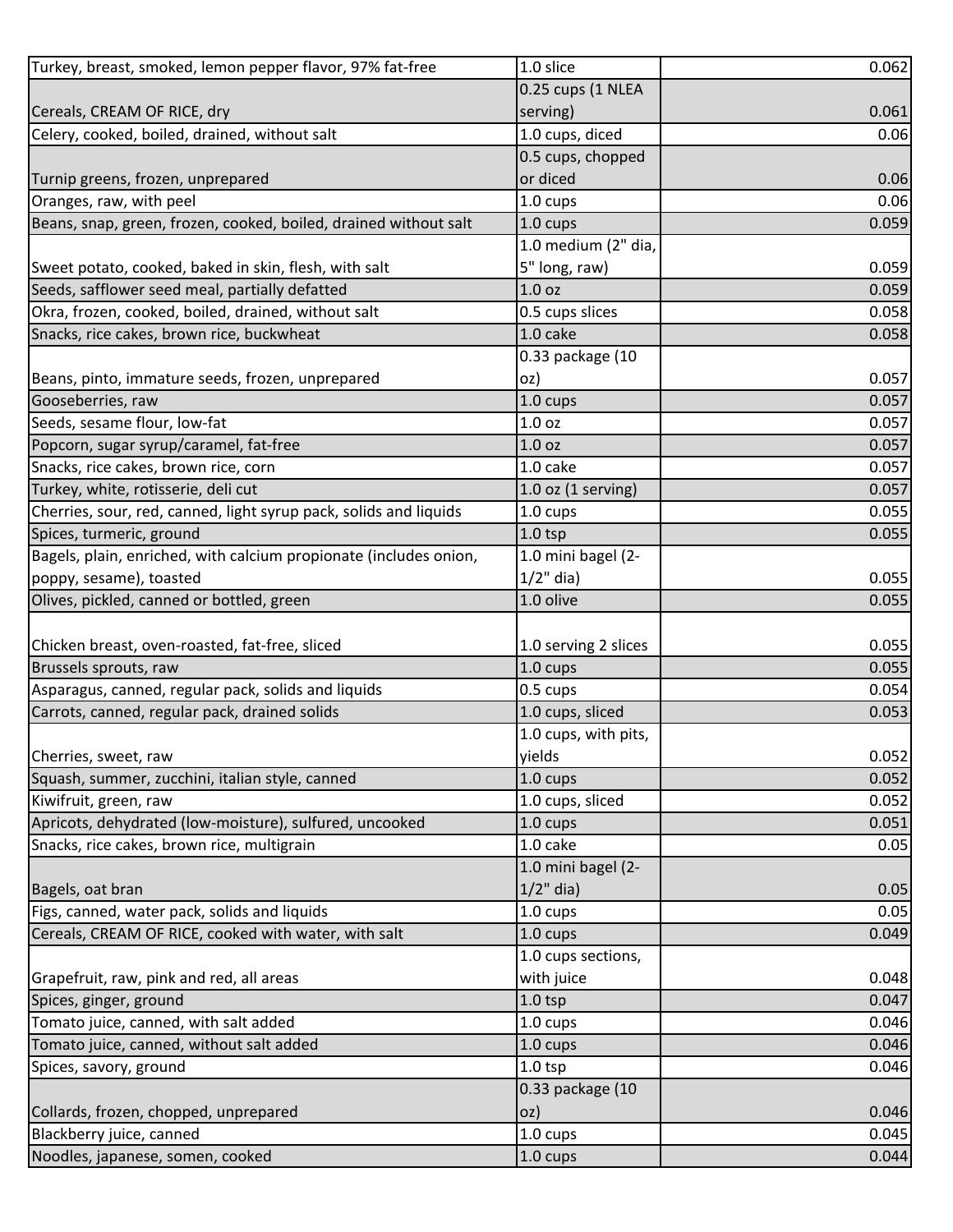| Pears, dried, sulfured, stewed, without added sugar                                                   | 1.0 cups, halves                        | 0.043          |
|-------------------------------------------------------------------------------------------------------|-----------------------------------------|----------------|
| Asparagus, cooked, boiled, drained                                                                    | 0.5 cups                                | 0.043          |
| Snacks, potato chips, fat free, salted                                                                | 1.0 <sub>oz</sub>                       | 0.043          |
| Squash, winter, acorn, cooked, boiled, mashed, without salt                                           | 1.0 cups, mashed                        | 0.042          |
| Squash, winter, acorn, cooked, boiled, mashed, with salt                                              | 1.0 cups, mashed                        | 0.042          |
| Carrots, raw                                                                                          | 1.0 cups chopped                        | 0.041          |
| Rice noodles, cooked                                                                                  | 1.0 cups                                | 0.04           |
| Spices, mustard seed, ground                                                                          | $1.0$ tsp                               | 0.04           |
| Kale, frozen, unprepared                                                                              | 1.0 cups                                | 0.04           |
| Turnips, frozen, cooked, boiled, drained, without salt                                                | 1.0 cups                                | 0.039          |
| Squash, winter, butternut, cooked, baked, without salt                                                | 1.0 cups, cubes                         | 0.039          |
| Milk, canned, evaporated, nonfat, with added vitamin A and vitamin                                    |                                         |                |
| D                                                                                                     | 1.0 fl oz                               | 0.039          |
|                                                                                                       | 1.0 large (2-1/2"                       |                |
| Figs, raw                                                                                             | dia)                                    | 0.038          |
| Peas, edible-podded, raw                                                                              | 1.0 cups, chopped                       | 0.038          |
| Currants, european black, raw                                                                         | 1.0 cups                                | 0.038          |
| Kale, raw                                                                                             | 1.0 cups                                | 0.037          |
| Radishes, raw                                                                                         | 1.0 cups slices                         | 0.037          |
| Alcoholic beverage, liqueur, coffee, 63 proof                                                         | 1.0 f1 oz                               | 0.037          |
| Beets, raw                                                                                            | 1.0 cups                                | 0.037          |
|                                                                                                       |                                         |                |
| Cabbage, chinese (pak-choi), cooked, boiled, drained, without salt                                    | 1.0 cups, shredded                      | 0.036          |
|                                                                                                       |                                         |                |
| Cabbage, chinese (pak-choi), cooked, boiled, drained, with salt<br>Milk, dry, nonfat, calcium reduced | 1.0 cups, shredded<br>1.0 <sub>oz</sub> | 0.036<br>0.035 |
|                                                                                                       |                                         |                |
| Orange juice, chilled, includes from concentrate, with added calcium                                  | 1.0 cups                                | 0.035          |
| Orange juice, chilled, includes from concentrate, with added calcium                                  |                                         |                |
| and vitamin D                                                                                         | 1.0 cups                                | 0.035          |
| Grapefruit, sections, canned, water pack, solids and liquids                                          | 1.0 cups                                | 0.034          |
|                                                                                                       | 1.0 piece (1/12 of                      |                |
| Cake, angelfood, commercially prepared                                                                | 12 oz cake)                             | 0.034          |
| Squash, winter, butternut, frozen, cooked, boiled, without salt                                       | 1.0 cups, mashed                        | 0.034          |
|                                                                                                       | 1.0 fruit (2-1/2"                       |                |
| Persimmons, japanese, raw                                                                             | dia)                                    | 0.034          |
| Leeks, (bulb and lower leaf-portion), cooked, boiled, drained, without                                |                                         |                |
| salt                                                                                                  | 1.0 leek                                | 0.033          |
| Broccoli raab, raw                                                                                    | 1.0 cups chopped                        | 0.033          |
| Broccoli, frozen, chopped, cooked, boiled, drained, without salt                                      | 1.0 cups                                | 0.033          |
| Drumstick pods, raw                                                                                   | 1.0 cups slices                         | 0.033          |
| Spices, curry powder                                                                                  | $1.0$ tsp                               | 0.033          |
| Cabbage, chinese (pe-tsai), raw                                                                       | 1.0 cups, shredded                      | 0.033          |
|                                                                                                       | 1.0 cups sections,                      |                |
| Grapefruit, raw, white, Florida                                                                       | with juice                              | 0.032          |
| Nuts, chestnuts, chinese, boiled and steamed                                                          | 1.0 <sub>oz</sub>                       | 0.032          |
| Mung beans, mature seeds, sprouted, cooked, boiled, drained,                                          |                                         |                |
| without salt                                                                                          | 1.0 cups                                | 0.031          |
| Pears, raw                                                                                            | 1.0 cups, slices                        | 0.031          |
| Cauliflower, green, raw                                                                               | 1.0 cups                                | 0.03           |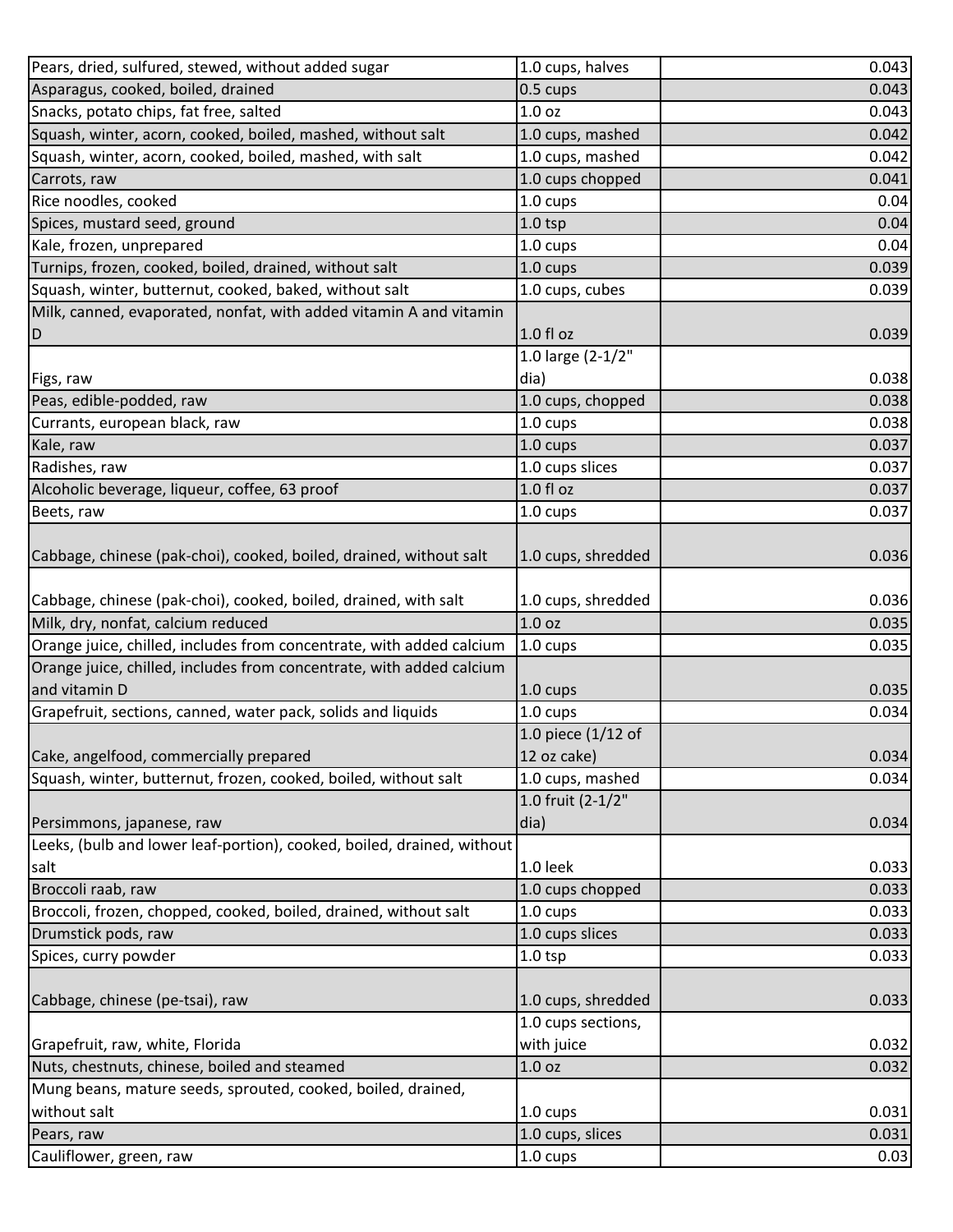| Carrots, frozen, unprepared (Includes foods for USDA's Food          |                      |       |
|----------------------------------------------------------------------|----------------------|-------|
| Distribution Program)                                                | 0.5 cups slices      | 0.03  |
| Grapefruit juice, white, canned, sweetened                           | 1.0 cups             | 0.03  |
| Grapefruit, sections, canned, juice pack, solids and liquids         | $1.0 \text{ cups}$   | 0.03  |
| Carrots, canned, no salt added, solids and liquids                   | 0.5 cups slices      | 0.03  |
| Chicory roots, raw                                                   | 1.0 root             | 0.029 |
|                                                                      |                      |       |
| Burdock root, cooked, boiled, drained, without salt                  | 1.0 cups (1" pieces) | 0.029 |
| Spices, thyme, dried                                                 | 1.0 tsp, leaves      | 0.027 |
| Beets, canned, regular pack, solids and liquids                      | $1.0 \text{ cups}$   | 0.027 |
| Yardlong bean, cooked, boiled, drained, without salt                 | 1.0 cups slices      | 0.027 |
| Jute, potherb, cooked, boiled, drained, without salt                 | 1.0 cups             | 0.026 |
| Mountain yam, hawaii, cooked, steamed, without salt                  | 1.0 cups, cubes      | 0.026 |
| Cereals, CREAM OF WHEAT, instant, dry                                | 1.0 tbsp             | 0.026 |
| Blueberries, frozen, sweetened                                       | 1.0 cups, thawed     | 0.025 |
| Carambola, (starfruit), raw                                          | 1.0 cups, cubes      | 0.025 |
| Fruit cocktail, (peach and pineapple and pear and grape and cherry), |                      |       |
| canned, heavy syrup, solids and liquids                              | $1.0 \text{ cups}$   | 0.025 |
| Cowpeas, leafy tips, raw                                             | 1.0 cups, chopped    | 0.024 |
| Apples, raw, without skin                                            | 1.0 cups slices      | 0.023 |
|                                                                      |                      |       |
| Blackberries, frozen, unsweetened                                    | 1.0 cups, unthawed   | 0.023 |
| Fruit salad, (peach and pear and apricot and pineapple and cherry),  |                      |       |
| canned, water pack, solids and liquids                               | 1.0 cups             | 0.022 |
|                                                                      | 1.0 piece (1/12 of   |       |
| Cake, angelfood, dry mix, prepared                                   | 10" dia)             | 0.021 |
|                                                                      | 1.0 cups spiral      |       |
| Macaroni, vegetable, enriched, cooked                                | shaped               | 0.021 |
| Potatoes, boiled, cooked without skin, flesh, with salt              | 0.5 cups             | 0.02  |
| Potatoes, boiled, cooked without skin, flesh, without salt           | 0.5 cups             | 0.02  |
|                                                                      |                      |       |
| Cardoon, raw                                                         | 1.0 cups, shredded   | 0.02  |
| Cranberry sauce, canned, sweetened                                   | 1.0 cups             | 0.019 |
| Lime juice, raw                                                      | 1.0 cups             | 0.019 |
| Currants, red and white, raw                                         | 1.0 cups             | 0.019 |
| Spinach, raw                                                         | 1.0 cups             | 0.019 |
| Onions, frozen, whole, cooked, boiled, drained, without salt         | 1.0 cups             | 0.019 |
| Potatoes, flesh and skin, raw                                        | 0.5 cups, diced      | 0.019 |
| Cereals ready-to-eat, rice, puffed, fortified                        | 1.0 cups             | 0.018 |
|                                                                      |                      |       |
| Loganberries, frozen                                                 | 1.0 cups, unthawed   | 0.016 |
|                                                                      | 0.33 package (10     |       |
| Onions, frozen, chopped, unprepared                                  | oz)                  | 0.016 |
| Apricots, canned, heavy syrup, drained                               | 1.0 cups, halves     | 0.015 |
| Potatoes, baked, skin, without salt                                  | 1.0 skin             | 0.015 |
| Apricots, dried, sulfured, stewed, without added sugar               | 1.0 cups, halves     | 0.015 |
| Mountain yam, hawaii, raw                                            | 0.5 cups, cubes      | 0.015 |
|                                                                      | 1.0 cups, halves or  |       |
| Peaches, canned, water pack, solids and liquids                      | slices               | 0.015 |
| Spices, bay leaf                                                     | 1.0 tsp, crumbled    | 0.014 |